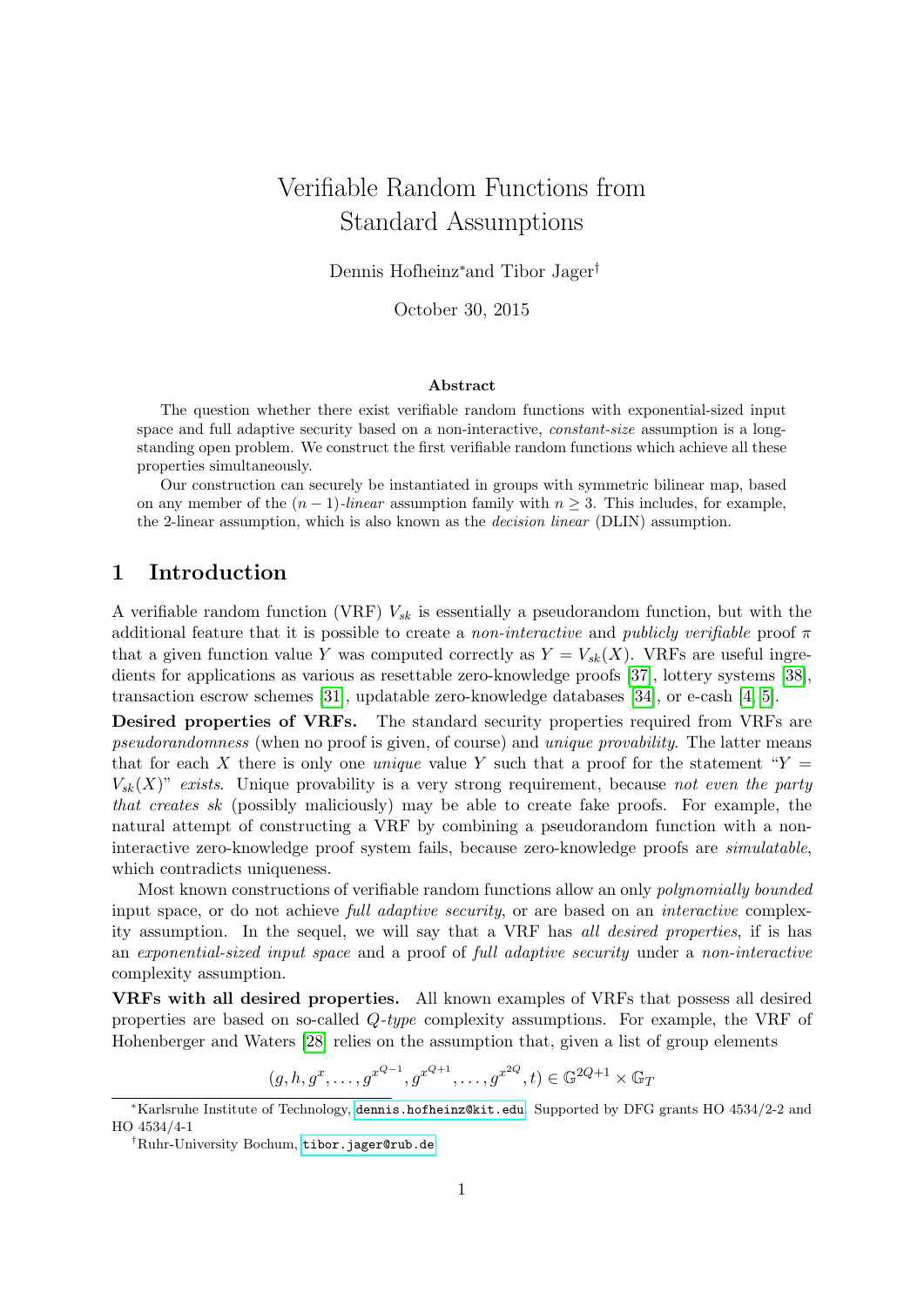and a bilinear map  $e : \mathbb{G} \times \mathbb{G} \to \mathbb{G}_T$ , it is computationally infeasible to distinguish  $t = e(g, h)^{x^Q}$ from a random element of  $\mathbb{G}_T$  with probability significantly better than 1/2. Note that the assumption is parametrized by an integer  $Q$ , which determines the number of group elements in a given problem instance.

The main issue with Q-type assumptions is that they get stronger with increasing Q, as demonstrated by Cheon [\[18\]](#page-20-0). For example, the VRF described in [\[28\]](#page-21-4) is based on a Q-type assumption with  $Q = \Theta(q \cdot k)$ , where k is the security parameter and q is the number of function evaluations queried by the attacker in the security experiment. Constructions from weaker  $Q$ -type assumptions were described by Boneh *et al.* [\[11\]](#page-19-2) and Abdalla *et al.* [\[2\]](#page-19-3), both require  $Q = \Theta(k)$ . A VRF-security proof for the classical verifiable unpredictable function of Lysyanskaya [\[35\]](#page-21-5), which requires a Q-type assumption with only  $Q = O(\log k)$ , was recently given in [\[29\]](#page-21-6). Even though this is complexity assumption is relatively weak, it is still Q-type.

In summary, the construction of a VRF with all desired security properties, which is based on a standard, constant-size assumption (like the decision-linear assumption, for example) is a long-standing open problem, posed for example in [\[28,](#page-21-4) [29\]](#page-21-6). Some authors even asked if it is possible to prove that a Q-type assumption is inherently necessary to construct such VRFs [\[28\]](#page-21-4). Indeed, by adopting the techniques of [\[30\]](#page-21-7) to the setting of VRFs, one can prove [\[33\]](#page-21-8) that some known VRF-constructions are equivalent to certain Q-type assumptions, which means that a security proof under a strictly weaker assumption is impossible. This includes the VRFs of Dodis-Yampolskiy [\[20\]](#page-20-1) and Boneh *et al.* [\[11\]](#page-19-2). It is also known that it is impossible to construct verifiable random functions from one-way permutations [\[13\]](#page-20-2) or even trapdoor permutations in a black-box manner [\[23\]](#page-20-3).

Our contribution. We construct the first verifiable random functions with exponential-sized input space, and give a proof of full adaptive security under any member of the  $(n - 1)$ -linear assumption family with  $n \geq 3$  in symmetric bilinear groups. The  $(n-1)$ -linear assumption is a family of non-interactive, constant-size complexity assumptions, which get progressively weaker with larger  $n \leq 42$ . A widely-used special case is the 2-linear assumption, which is also known as the decision-linear (DLIN) assumption [\[10\]](#page-19-4).

Recently, a lot of progress has been made in proving the security of cryptosystems which previously required a Q-type assumption, see [\[43,](#page-22-0) [26,](#page-20-4) [16\]](#page-20-5), for example. Verifiable random functions with all desired properties were one of the last cryptographic applications that required Q-type assumptions. Our work eliminates VRFs from this list.

The new construction and proof idea. The starting point for our construction is the VRF of Lysyanskaya [\[35\]](#page-21-5). Her function is in fact the Naor-Reingold pseudorandom function [\[40\]](#page-21-10) with

$$
V_{sk}(X) = g^{\prod_{i=1}^k a_{i,x_i}},
$$

where  $X = (x_1, \ldots, x_k)$ , and the  $a_{i,b}$  are randomly chosen exponents. However, unlike [\[40\]](#page-21-10), Lysyanskaya considers this function in a "Diffie-Hellman gap group".[1](#page-1-0) The corresponding verification key consists of all  $g^{a_{i,x_i}}$ . Relative to this verification key, an image y can be proven to be of the form  $g^{\prod_{i=1}^k a_{i,x_i}}$  by publishing all "partial products in the exponent", that is, all values  $\pi_{\ell} := g^{\prod_{i=1}^{\ell} a_{i,x_i}}$  for  $\ell \in \{2,\ldots,k-1\}$ . (Since the Decisional Diffie-Hellman problem is assumed to be easy, these partial products can be checked for consistency with the  $g^{a_{i,b}}$  one after the other.)

Note that pseudorandomness of this construction is not obvious. Indeed, Lysyanskaya's analysis requires a computational assumption that offers  $k$  group elements in a computational

<span id="page-1-0"></span><sup>&</sup>lt;sup>1</sup>In a Diffie-Hellman gap group, the Decisional Diffie-Hellman problem is easy, but the Computational Diffie-Hellman is hard. A prominent candidate of such groups are pairing-friendly groups.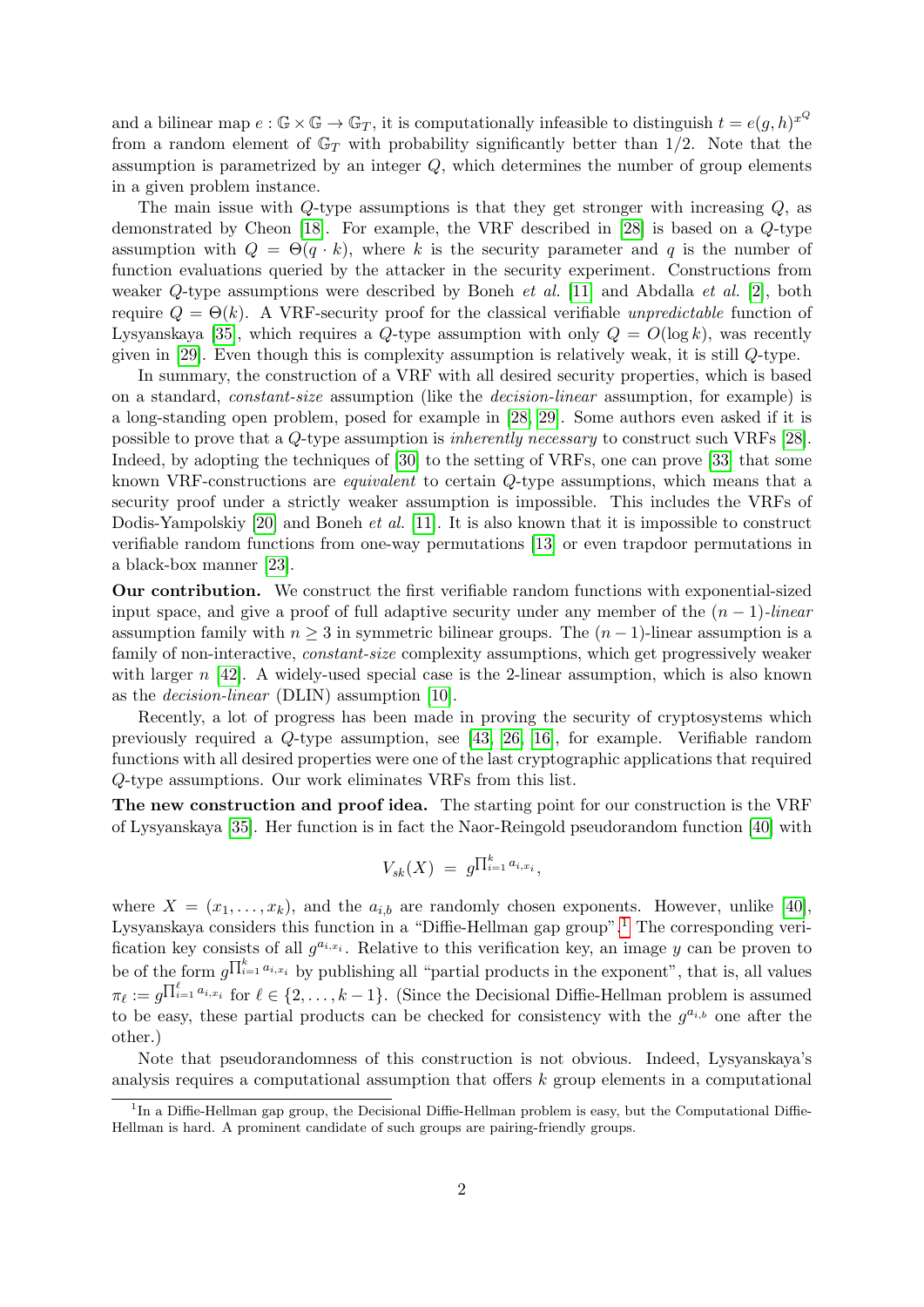challenge. (This "size-k" assumption could be reduced to a "size- $(\log(k))^n$  assumption recently [\[29\]](#page-21-6).) One reason for this apparent difficulty lies in the verifiability property of a VRF. For instance, the original Naor-Reingold analysis of [\[40\]](#page-21-10) (that shows that this  $V_{sk}$  is a PRF) can afford to gradually substitute images given to the adversary by random images, using a hybrid argument. Such a proof is not possible in a setting in which the adversary can ask for "validity proofs" for some of these images. (Note that by the uniqueness property of a VRF, we cannot expect to be able to simulate such validity proofs for non-images.) As a result, so far security proofs for VRFs have used "one-shot reductions" to suitable computational assumptions (which then turned out to be rather complex).

We circumvent this problem by a more complex function (with more complex public parameters) that can be modified gradually, using simpler computational assumptions. Following [\[22\]](#page-20-6), in the sequel we will write  $g^{\mathbf{u}},$  where  $\mathbf{u} = (u_1, \ldots, u_n)^\top \in \mathbb{Z}_p^n$  is a vector, to denote the vector  $g^{\mathbf{u}} := (g^{u_1}, \ldots, g^{u_n}).$  We will also extend this notation to matrices in the obvious way. To explain our approach, consider the function

$$
G_{sk}(X) = g^{\mathbf{u}^\top \cdot \prod_{i=1}^k \mathbf{M}_{i,x_i}}
$$

for random (quadratic) *matrices*  $\mathbf{M}_{i,x_i}$  and a random vector **u**. The function  $G_{sk}$  will not be the VRF  $V_{sk}$  we seek, but it will form the basis for it. (In fact,  $V_{sk}$  will only postprocess  $G_{sk}$ 's output, in a way we will explain below.)  $V_{sk}$ 's verification key will include  $g^{\mathbf{u}}$  and the  $g^{\mathbf{M}_{i,b}}$ . As in the VRF described above, validity proofs of images contain all partial products  $g^{\mathbf{u}^\top \cdot \prod_{i=1}^\ell \mathbf{M}_{i,x_i}}$ . (However, note that to *check* proofs, we now need a bilinear map, and not only an efficient DDH-solver, as with Lysyanskaya's VRF.)

To show pseudorandomness, let us first consider the case of selective security in which the adversary  $A$  first commits to a challenge preimage  $X^*$ . Then,  $A$  receives the verification key and may ask for arbitrary images  $V_{sk}(X)$  and proofs for  $X \neq X^*$ . Additionally, A gets either  $V_{sk}(X^*)$  (without proof), or a random image, and has to decide which it is.

In this setting, we can gradually adapt the  $g^{\mathbf{M}_{i,b}}$  given to A such that  $\prod_{i=1}^{k} \mathbf{M}_{i,x_i}$  has full rank if and only if  $X = X^*$ . To this end, we choose  $\mathbf{M}_{i,b}$  as a full-rank matrix exactly for  $b = x_i^*$ . (This change can be split up in a number of local changes, each of which changes only one  $\mathbf{M}_{i,b}$ and can be justified with the  $(n-1)$ -linear assumption, where n is the dimension of  $\mathbf{M}_{i,b}$ .) Even more: we show that if we perform these changes carefully, and in a "coordinated" way, we can achieve that  $\mathbf{v}^{\top} := \mathbf{u}^{\top} \prod_{i=1}^{k} \mathbf{M}_{i,x_i}$  lies in a fixed subspace  $\mathfrak{U}^{\top}$  if and only if  $X \neq X^*$ . In other words, if we write  $\mathbf{v} = \sum_{i=1}^{n} \beta_i \mathbf{b}_i$  for a basis  $\{\mathbf{b}_i\}_{i=1}^{n}$  such that  $\{\mathbf{b}_i\}_{i=1}^{n-1}$  is a basis of  $\mathfrak{U}$ , then we have that  $\beta_n = 0$  if and only if  $X \neq X^*$ . Put differently: **v** has a  $\mathbf{b}_n$ -component if and only if  $X=X^*$ .

Hence, we could hope to embed (part of) a challenge from a computational hardness assumption into  $\mathbf{b}_n$ . For instance, to obtain a VRF secure under the Bilinear Decisional Diffie-Hellman (BDDH) assumption, one could set  $V_{sk}(X) = e(G_{sk}(X), g^{\alpha})^{\beta}$  for a pairing e and random  $\alpha, \beta$ . A BDDH challenge can then be embedded into  $\mathbf{b}_n$ ,  $\alpha$ , and  $\beta$ . (Of course, also validity proofs need to be adapted suitably.)

In the main part of the paper, we show how to generalize this idea simultaneously to adaptive security (with a semi-generic approach that employs admissible hash functions), and based on the  $(n-1)$ -linear assumption for arbitrary  $n \geq 3$  (instead of the BDDH assumption).

We note that we pay a price for a reduction to a standard assumption: since our construction relies on matrix multiplication (instead of multiplication of exponents), it is less efficient than previous constructions. For instance, compared to Lysyanskaya's VRF, our VRF has less compact proofs (by a factor of about n, when building on the  $(n-1)$ -linear assumption), and requires more pairing operations (by a factor of about  $n^2$ ) for verification.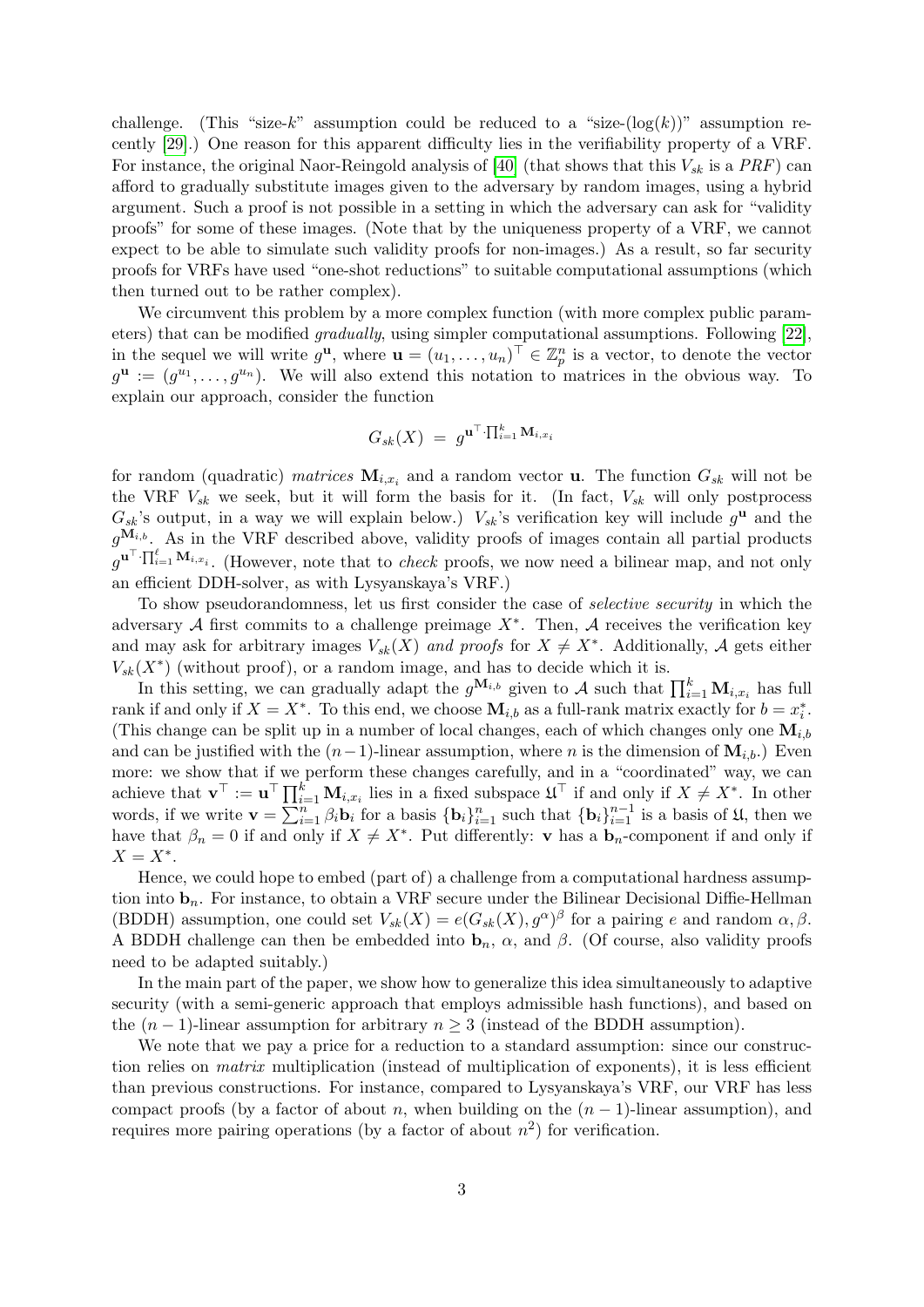Programmable vector hash functions. The proof strategy sketched above is implemented by a new tool that we call programmable vector hash functions (PVHFs). Essentially, PVHFs can be seen as a variant of programmable hash functions of Hofheinz and Kiltz [\[27\]](#page-21-11), which captures the "coordinated" setup of  $G_{sk}$  described above in a modular building block. We hope that this building block will be useful for other cryptographic constructions.

More related work. VRFs were introduced by Micali, Rabin, and Vadhan [\[36\]](#page-21-12). Numbertheoretic constructions of VRFs were described in [\[36,](#page-21-12) [35,](#page-21-5) [19,](#page-20-7) [20,](#page-20-1) [1,](#page-19-5) [28,](#page-21-4) [11,](#page-19-2) [2,](#page-19-3) [29\]](#page-21-6). Abdalla *et al.*  $[1, 2]$  $[1, 2]$  also gave a generic construction from a special type of identity-based key encapsulation mechanisms. Most of these either do not achieve full adaptive security for large input spaces, or are based on interactive complexity assumptions, the exceptions [\[28,](#page-21-4) [11,](#page-19-2) [2,](#page-19-3) [29\]](#page-21-6) were mentioned above. We wish to avoid interactive assumptions to prevent circular arguments, as explained by Naor [\[39\]](#page-21-13).

The notion of weak VRFs was proposed by Brakerski et al. [\[13\]](#page-20-2), along with simple and efficient constructions, and proofs that neither VRFs, nor weak VRFs can be constructed (in a black-box way) from one-way permutations. Several works introduced related primitives, like simulatable VRFs [\[15\]](#page-20-8) and constrained VRFs [\[25\]](#page-20-9).

Other approaches to avoid  $Q$ -type assumptions. One may ask whether the techniques presented by Chase and Meiklejohn [\[16\]](#page-20-5), which in certain applications allow to replace Q-type assumption with constant-size subgroup hiding assumptions, give rise to alternative constructions of VRFs from constant-size assumptions. This technique is based on the idea of using the dual-systems approach of Waters [\[43\]](#page-22-0), and requires to add *randomization* to group elements. This randomization makes it difficult to construct VRFs that meet the unique provability requirement. Consequently, Chase and Meiklejohn were able to prove that the VRF of Dodis and Yampolski [\[20\]](#page-20-1) forms a secure pseudorandom function under a static assumption, but not that it is a secure VRF.

Open problems. The verifiable random functions constructed in this paper are relatively inefficient, when compared to the q-type-based constructions of [\[28,](#page-21-4) [11,](#page-19-2) [2,](#page-19-3) [29\]](#page-21-6), for example. An interesting open problem is therefore the construction of more efficient VRFs from standard assumptions. In particular, it is not clear whether the constructions in this paper can also be instantiated from the SXDH assumption in asymmetric bilinear groups. This would potentially yield a construction with smaller matrices, and thus shorter proofs.

### 2 Certified Bilinear Group Generators

In order to be able to prove formally that a given verifiable random function satisfies *uniqueness* in the sense of Definition [5.1,](#page-13-0) we extend the notion of certified trapdoor permutations [\[7,](#page-19-6) [8,](#page-19-7) [32\]](#page-21-14) to certified bilinear group generators. Previous works on verifiable random functions were more informal in this aspect, e.g., by requiring that group membership can be tested efficiently and that each group element has a unique representation.

<span id="page-3-0"></span>**Definition 2.1.** A bilinear group generator is a probabilistic polynomial-time algorithm GrpGen that takes as input a security parameter k (in unary) and outputs  $\Pi = (p, \mathbb{G}, \mathbb{G}_T, \circ, \circ_T, e, \phi(1)) \stackrel{\$}{\leftarrow}$  $\mathsf{GrpGen}(1^k)$  such that the following requirements are satisfied.

- 1. p is prime and  $\log(p) \in \Omega(k)$ .
- 2. G and  $\mathbb{G}_T$  are subsets of  $\{0,1\}^*$ , defined by algorithmic descriptions of maps  $\phi : \mathbb{Z}_p \to \mathbb{G}$ and  $\phi_T : \mathbb{Z}_p \to \mathbb{G}_T$ .
- 3. and  $\circ_T$  are algorithmic descriptions of efficiently computable (in the security parameter)  $maps \circ : \mathbb{G} \times \mathbb{G} \to \mathbb{G} and \circ_T : \mathbb{G}_T \times \mathbb{G}_T \to \mathbb{G}_T$ , such that (a)  $(\mathbb{G}, \circ)$  and  $(\mathbb{G}_T, \circ_T)$  form algebraic groups and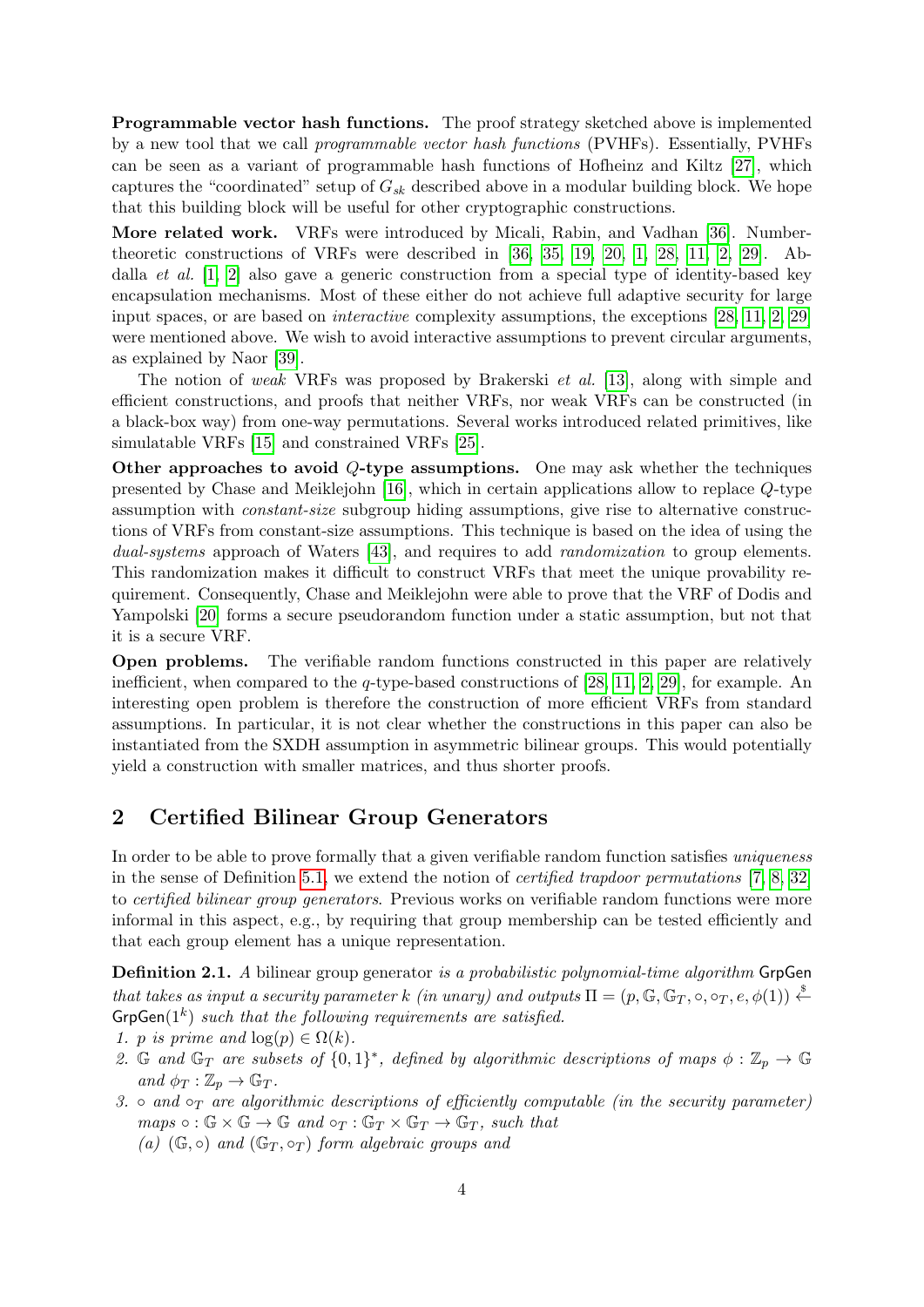(b)  $\phi$  is a group isomorphism from  $(\mathbb{Z}_p, +)$  to  $(\mathbb{G}, \circ)$  and

- (c)  $\phi_T$  is a group isomorphism from  $(\mathbb{Z}_p, +)$  to  $(\mathbb{G}_T, \circ_T)$ .
- 4. e is an algorithmic description of an efficiently computable (in the security parameter) bilinear map  $e : \mathbb{G} \times \mathbb{G} \to \mathbb{G}_T$ . We require that e is non-degenerate, that is,

$$
x \neq 0 \implies e(\phi(x), \phi(x)) \neq \phi_T(0)
$$

<span id="page-4-2"></span>Definition 2.2. We say that group generator GrpGen is certified, if there exists a deterministic polynomial-time algorithm GrpVfy with the following properties.

**Parameter validation.** Given a string  $\Pi$  (which is not necessarily generated by GrpGen), al $qorithm Gr$ pVfy( $\Pi$ ) outputs 1 if and only if  $\Pi$  has the form

 $\Pi = (p, \mathbb{G}, \mathbb{G}_T, \circ, \circ_T, e, \phi(1))$ 

and all requirements from Definition [2.1](#page-3-0) are satsified.

Recognition and unique representation of elements of G. Furthermore, we require that each element in  $\mathbb G$  has a unique representation, which can be efficiently recognized. That is, on input two strings  $\Pi$  and s,  $GrpVf_Y(\Pi, s)$  outputs 1 if and only if  $GrpVf_Y(\Pi) = 1$  and it holds that  $s = \phi(x)$  for some  $x \in \mathbb{Z}_p$ . Here  $\phi : \mathbb{Z}_p \to \mathbb{G}$  denotes the fixed group isomorphism contained in  $\Pi$  to specify the representation of elements of  $\mathbb G$  (see Definition [2.1\)](#page-3-0).

### <span id="page-4-1"></span>3 Programmable Vector Hash Functions

**Notation.** As explained in the introduction, for a vector  $\mathbf{u} = (u_1, \dots, u_n)^\top \in \mathbb{Z}_p^n$  we will write  $g^{\mathbf{u}}$  to denote the vector  $g^{\mathbf{u}} := (g^{u_1}, \ldots, g^{u_n})$ , and we will generalize this notation to matrices in the obvious way. Moreover, whenever the reference to a group generator  $g \in \mathbb{G}$  is clear (note that a generator  $q = \phi(1)$  is always contained in the group parameters  $\Pi$  generated by GrpGen), we will henceforth follow [\[22\]](#page-20-6) and simplify our notation by writing  $[x] := g^x \in \mathbb{G}$ for an integer  $x \in \mathbb{Z}_p$ ,  $[\mathbf{u}] := g^{\mathbf{u}} \in \mathbb{G}^n$  for a vector  $\mathbf{u} \in \mathbb{Z}_p^n$ , and  $[\mathbf{M}] := g^{\mathbf{M}} \in \mathbb{G}^{n \times n}$  for a matrix  $\mathbf{M} \in \mathbb{Z}_p^{n \times n}$ . We also extend our notation for bilinear maps: we write  $e([\mathbf{A}], [\mathbf{B}])$  (for matrices  $\mathbf{A} = (a_{i,j})_{i,j} \in \mathbb{Z}_p^{n_1 \times n_2}$  and  $\mathbf{B} = (b_{i,j})_{i,j} \in \mathbb{Z}_p^{n_2 \times n_3}$  for the matrix whose  $(i, j)$ -th entry is  $\prod_{\ell=1}^{n_2} e([a_{i,\ell}], [b_{\ell,j}])$ . In other words, we have  $e([{\bf A}], [{\bf B}]) = e(g, g)^{{\bf AB}}$ .

For a vector space  $\mathfrak{U} \subseteq \mathbb{Z}_p^{n \times n}$  of column vectors, we write  $\mathfrak{U}^\top := {\mathbf{u}^\top \mid \mathbf{u} \in \mathfrak{U}}$  for the respective set of row vectors. Furthermore, we write  $\mathfrak{U}^{\top} \cdot \mathbf{M} := \{ \mathbf{u}^{\top} \cdot \mathbf{M} \mid \mathbf{u}^{\top} \in \mathfrak{U}^{\top} \}$  for an element-wise vector-matrix multiplication. Finally, we denote with  $GL_n(\mathbb{Z}_p) \subset \mathbb{Z}_p^{n \times n}$  the set of invertible n-by-n matrices over  $\mathbb{Z}_p$ . Recall that a uniformly random  $\mathbf{M} \in \mathbb{Z}_p$  is invertible except with probability at most  $n/p$ . (Hence, the uniform distributions on  $GL_n(\mathbb{Z}_p)$  and  $\mathbb{Z}_p^{n \times n}$ are statistically close.)

#### 3.1 Vector Hash Functions

<span id="page-4-0"></span>**Definition 3.1.** Let GrpGen be group generator algorithm and let  $n \in \mathbb{N}$  be a positive integer. A verifiable vector hash function (VHF) for GrpGen with domain  $\{0,1\}^k$  and range  $\mathbb{G}^n$  consists of algorithms (GenVHF, EvalVHF, VfyVHF) with the following properties.

- Gen<sub>VHF</sub> takes as input parameters  $\Pi \stackrel{\hspace{0.1em}\mathsf{\scriptscriptstyle\$}}{\leftarrow}$  GrpGen $(1^k)$  and outputs a verification key vk and an evaluation key ek as  $(vk, ek) \xleftarrow{s}$  Gen $_{VHF}(\Pi)$ .
- Eval<sub>VHF</sub> takes as input an evaluation key ek and a string  $X \in \{0,1\}^k$ . It outputs  $([\mathbf{v}], \pi) \leftarrow$ Eval<sub>VHF</sub>(ek, X), where  $[\mathbf{v}] = ([v_1], \ldots, [v_n])^\top \in \mathbb{G}^n$  is the function value and  $\pi \in \{0,1\}^*$  is a corresponding proof of correctness.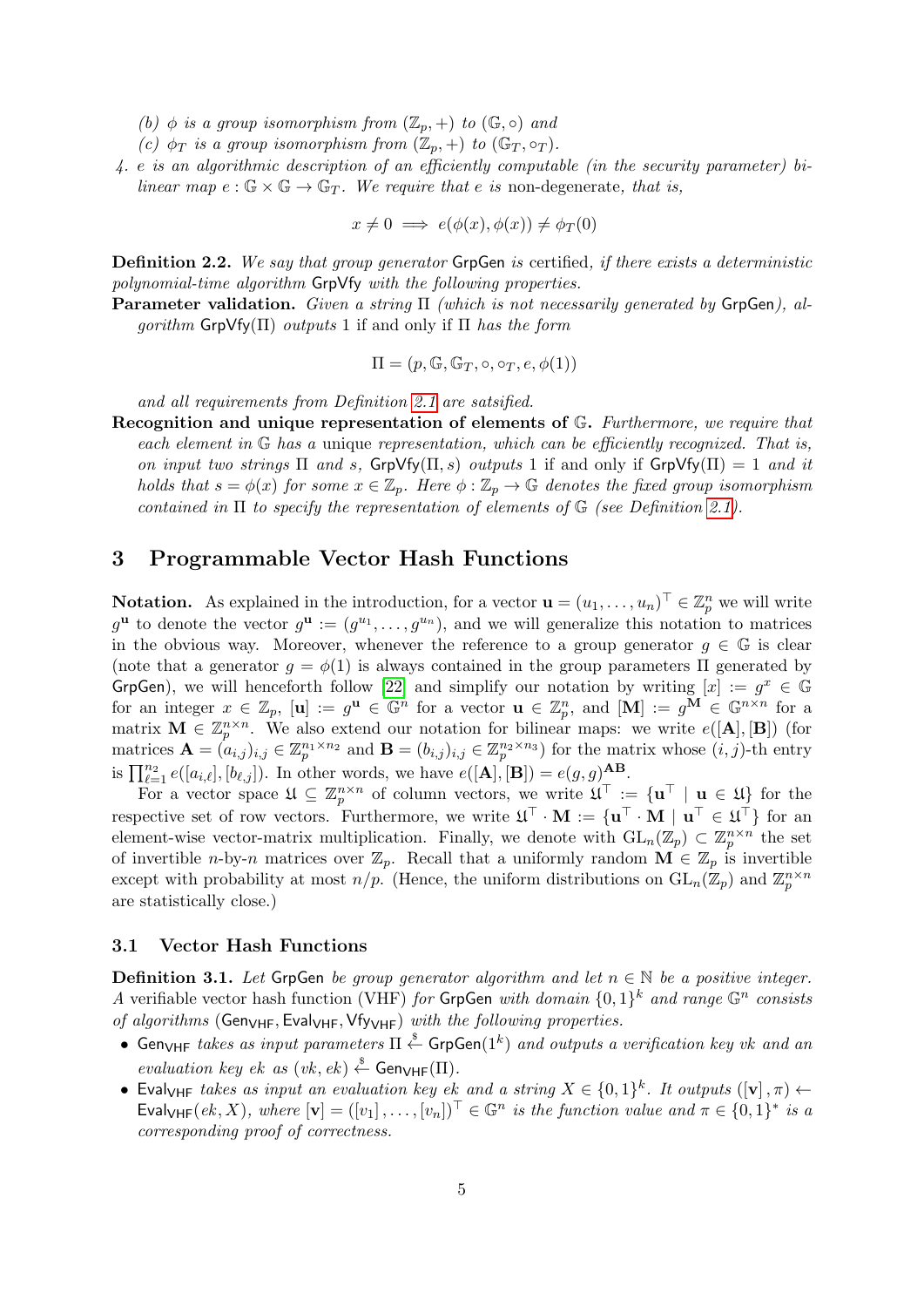• Vfy<sub>VHF</sub> takes as input a verification key vk, vector  $[\mathbf{v}] \in \mathbb{G}^n$ , proof  $\pi \in \{0,1\}^*$ , and  $X \in$  $\{0,1\}^k$ , and outputs a bit:  $\forall$ fy<sub>VHF</sub>(vk, [**v**],  $\pi$ ,  $X$ )  $\in$  {0, 1}.

We require correctness and unique provability in the following sense.

Correctness. We say that (Gen<sub>VHF</sub>, Eval<sub>VHF</sub>, Vfy<sub>VHF</sub>) is correct, if for all  $\Pi \stackrel{\$}{\leftarrow}$  GrpGen $(1^k)$ , all  $(vk, ek) \stackrel{\$}{\leftarrow}$  Gen<sub>VHF</sub>( $\Pi$ ), and all  $X \in \{0,1\}^k$  holds that

$$
\Pr\left[\mathsf{Vfy}_{\mathsf{VHF}}(\mathit{vk},[\mathbf{v}],\pi,X)=1:\begin{array}{c}(\mathit{vk},\mathit{ek})\overset{\hspace{0.1em}\mathsf{\scriptscriptstyle\$}}{\leftarrow}\mathsf{Gen}_{\mathsf{VHF}}(\Pi),\\([\mathbf{v}],\pi)\leftarrow\mathsf{Eval}_{\mathsf{VHF}}(\mathit{ek},X)\end{array}\right]=1
$$

Unique provability. We say that a VHF has unique provability, if for all strings  $vk \in \{0,1\}^*$ (not necessarily generated by  $Gen_{VHF}$ ) and all  $X \in \{0,1\}^k$  there does not exist any tuple  $([\mathbf{v}_0], \pi_0, [\mathbf{v}_1], \pi_1)$  with  $[\mathbf{v}_0] \neq [\mathbf{v}_1]$  and  $[\mathbf{v}_0], [\mathbf{v}_1] \in \mathbb{G}^n$  such that

 $Vf_{\text{VHF}}(vk, [\mathbf{v}_0], \pi_0, X) = Vf_{\text{VVHF}}(vk, [\mathbf{v}_1], \pi_1, X) = 1$ 

#### 3.2 Selective Programmability

<span id="page-5-0"></span>**Definition 3.2.** We say that VHF (Gen<sub>VHF</sub>, Eval<sub>VHF</sub>, Vfy<sub>VHF</sub>) is selectively programmable, if additional algorithms  $\text{TrapGen}_{\text{VHF}}$ ,  $\text{TrapEval}_{\text{VHF}})$  exist, with the following properties.

- TrapGen<sub>VHF</sub> takes group parameters  $\Pi$   $\stackrel{\hspace{0.1em}\mathsf{\scriptscriptstyle\$}}{=}$  GrpGen $(1^k),$   $matrix$   $[\mathbf{B}]$   $\in$   $\mathbb{G}^{n\times n},$  and  $X^{(0)}$   $\in$  $\{0,1\}^k$ . It computes  $(vk, td) \stackrel{\$}{\leftarrow}$  TrapGen<sub>VHF</sub>( $\Pi$ ,  $[\mathbf{B}]$ ,  $X^{(0)}$ ), where vk is a verification key with corresponding trapdoor evaluation key td .
- TrapEval<sub>VHF</sub> takes as input a trapdoor evaluation key td and a string  $X \in \{0,1\}^k$ . It outputs a vector  $\beta \leftarrow$  TrapEval<sub>VHF</sub> $(td, X)$  with  $\beta \in \mathbb{Z}_p^n$  and a proof  $\pi \in \{0,1\}^k$ . We furthermore have the following requirements.

**Correctness.** For all  $\Pi \stackrel{\$}{\leftarrow}$  GrpGen $(1^k)$ , all  $[\mathbf{B}] \in \mathbb{G}^{n \times n}$ , and all  $X, X^{(0)} \in \{0, 1\}^k$  we have

$$
\Pr\left[\mathsf{Vfy}_{\mathsf{VHF}}(\mathit{vk},[\mathbf{v}]\,,X)=1:\begin{array}{c}(\mathit{vk},\mathit{td})\overset{\hspace{0.1em}\mathsf{\scriptscriptstyle\$}}{\leftarrow}\mathsf{TrapGen}_{\mathsf{VHF}}(\Pi,[\mathbf{B}]\,,X^{(0)})\\\left(\mathbf{\beta},\pi\right)\leftarrow\mathsf{TrapEval}_{\mathsf{VHF}}(\mathit{td},X)\\\left[\mathbf{v}\right]:=\left[\mathbf{B}\right]\cdot\boldsymbol{\beta}\end{array}\right]=1
$$

Indistinguishability. Verification keys generated by  $\text{TrapGen}_{\text{VHF}}$  are computationally indistinguishable from keys generated by  $Gen_{VHF}$ . More precisely, we require that for all PPT algorithms  $A = (A_0, A_1)$  holds that

$$
\mathsf{Adv}^{\mathsf{vhf}\text{-sel-ind}}_{\mathsf{VHF},\mathsf{Trap}_\mathsf{VHF}}(k) := 2 \cdot \Pr\left[\begin{array}{c} \Pi \stackrel{\$}{\leftarrow} \mathsf{GrpGen}(1^k); \ (X^{(0)}, st) \stackrel{\$}{\leftarrow} \mathcal{A}_0(1^k) \\ (vk_0,\, ek) \stackrel{\$}{\leftarrow} \mathsf{Gen}_\mathsf{VHF}(\Pi); \ \mathbf{B} \stackrel{\$}{\leftarrow} \mathrm{GL}_n(\mathbb{Z}_p) \\ (vk_1,\, td) \stackrel{\$}{\leftarrow} \mathsf{TrapGen}_\mathsf{VHF}(\Pi,[\mathbf{B}],X^{(0)}) \\ \bar{b} \stackrel{\$}{\leftarrow} \{0,1\}; \ \mathcal{A}_1^{\mathcal{O}_{\overline{b}}}(st,vk_{\overline{b}}) = \bar{b} \end{array}\right] - 1
$$

is negligible, where oracles  $\mathcal{O}_0$  and  $\mathcal{O}_1$  are defined in Figure [1.](#page-6-0)

**Well-distributed outputs.** Let  $q = q(k) \in \mathbb{N}$  be a polynomial, and let  $\beta_n^{(i)}$  denote the n-th coordinate of vector  $\beta^{(i)} \in \mathbb{Z}_p^n$ . There exists a polynomial poly such that for all  $(X^{(0)}, \ldots, X^{(q)}) \in$  $({0, 1}^k)^{q+1}$  with  $X^{(0)} \neq X^{(i)}$  for  $i \geq 1$  holds that

$$
\Pr\left[\begin{array}{c} \beta_n^{(0)}\neq 0 \; \wedge \beta_n^{(i)}=0 \; \; : \; \; \mathbf{B} \stackrel{\$} \leftarrow \mathrm{GrpGen}(1^k) \\ \forall i \in \{1,\ldots,q\} \end{array} \right] \; : \; \begin{array}{c} \Pi \stackrel{\$} \leftarrow \mathrm{GrpGen}(1^k) \\ \left(\mathbf{B} \stackrel{\$} \leftarrow \mathrm{GL}_n(\mathbb{Z}_p) \; \right) \\ \left(\mathbf{B}^{(i)}, \pi\right) \stackrel{\$} \leftarrow \mathrm{TrapGen}_{\mathsf{VHF}}(\Pi, [\mathbf{B}] \, , X^{(0)}) \end{array} \right] \; \geq \; \frac{1}{\mathrm{poly}(k)}
$$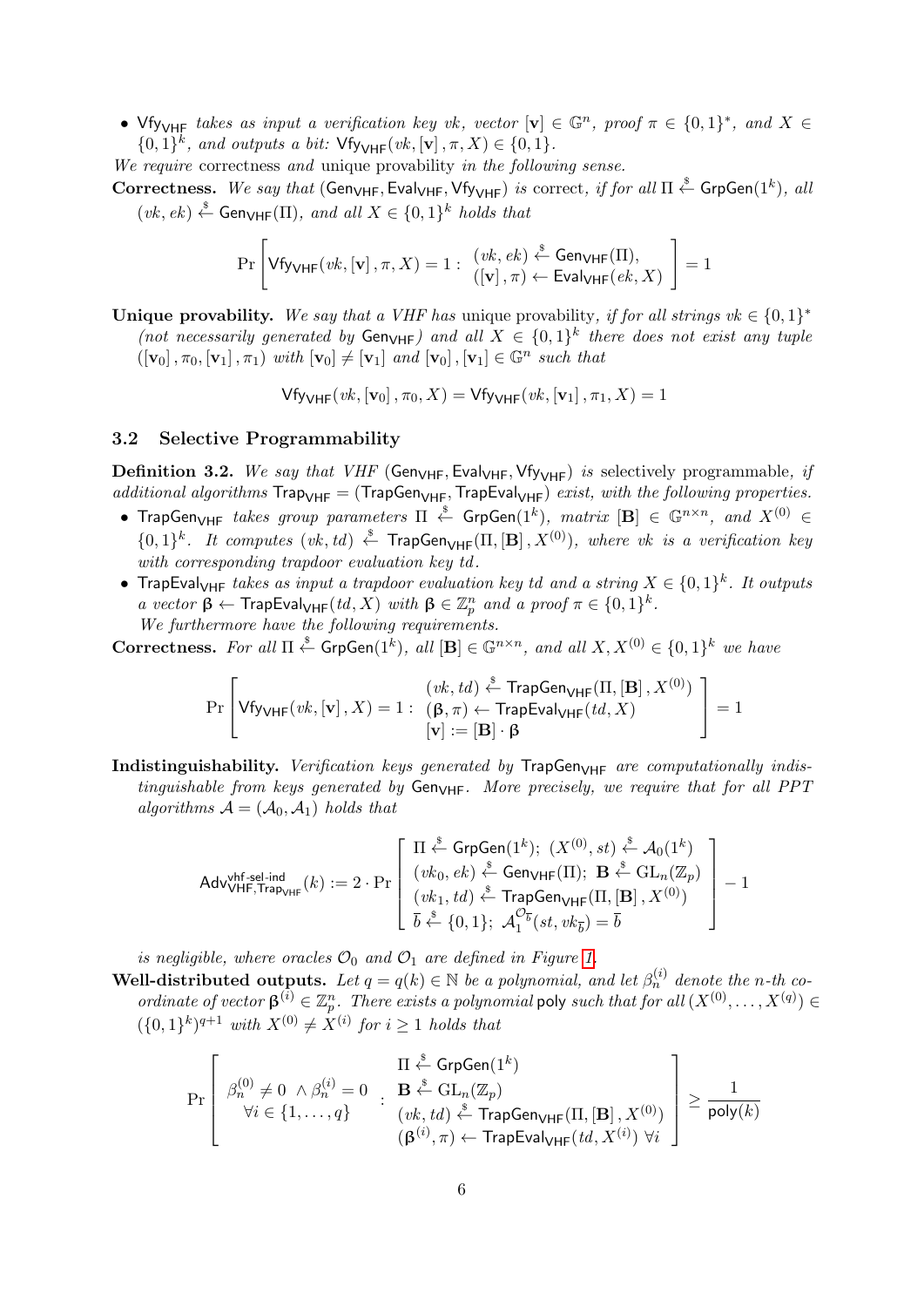| $\mathcal{O}_0(X):$                                                | $\mathcal{O}_1(X):$                                         | $\mathcal{O}_{\mathsf{check}}(X):$                          |
|--------------------------------------------------------------------|-------------------------------------------------------------|-------------------------------------------------------------|
| $(\mathbf{v}, \pi) \leftarrow \mathsf{Eval}_{\mathsf{VHF}}(ek, X)$ | $(\beta, \pi) \leftarrow$ TrapEval <sub>VHF</sub> $(td, X)$ | $(\beta, \pi) \leftarrow$ TrapEval <sub>VHF</sub> $(td, X)$ |
| Return $([\mathbf{v}], \pi)$                                       | $[\mathbf{v}] := [\mathbf{B}] \cdot \mathbf{\beta}$         | $(\beta_1,\ldots,\beta_n):=\beta$                           |
|                                                                    | Return $([v], \pi)$                                         | If $\beta_n \neq 0$ then Return 1                           |
|                                                                    |                                                             | $E$ lse Return 0                                            |

<span id="page-6-0"></span>Figure 1: Definition of oracles  $\mathcal{O}_0$ ,  $\mathcal{O}_1$ , and  $\mathcal{O}_{\text{check}}$ .

We note that in our security definitions, **B** is always a random *invertible* matrix, although TrapGen<sub>VHF</sub> would also work on arbitrary  $B$ .

Furthermore, note that we only require a noticeable "success probability" in our "welldistributed outputs" requirement above. This is sufficient for our application; however, our (selectively secure) PVHF construction achieves a success probability of 1. (On the other hand, our adaptively secure construction only achieves well-distributedness in the sense above, with a significantly lower – but of course still noticeable – success probability.)

#### 3.3 Adaptive Programmability

<span id="page-6-1"></span>**Definition 3.3.** We say that VHF (Gen<sub>VHF</sub>, Eval<sub>VHF</sub>, Vfy<sub>VHF</sub>) is (adaptively) programmable, if algorithms  $\text{Trap}_{\text{VHF}} = (\text{TrapGen}_{\text{VHF}},\text{TrapEval}_{\text{VHF}})$  exist, which have exactly the same syntax and requirements on correctness, indistinguishability, and well-formedness as in Definition [3.2,](#page-5-0) with the following differences:

- TrapGen<sub>VHF</sub>( $\Pi$ ,  $[B]$ ) does not take an additional string  $X^{(0)}$  as input.
- In the indistinguishability experiment,  $A_0$  is the trivial algorithm, which outputs the empty string  $\emptyset$ , while  $\mathcal{A}_1$  additionally gets access to oracle  $\mathcal{O}_{\text{check}}$  (see Fig. [1\)](#page-6-0). We stress that this oracle always uses td to compute its output, independently of  $\bar{b}$ . We denote with  $\mathsf{Adv}\{\mathsf{VHF},\mathsf{Trap}_{\mathsf{VHF}}(k)\}$  the corresponding advantage function.

### 4 A PVHF based on the Matrix-DDH Assumption

Overview. In this section, we present a programmable vector hash function, whose security is based upon the "Matrix-DDH" assumption introduced in [\[22\]](#page-20-6) (which generalizes the matrix-DDH assumption of Boneh *et al.* [\[12\]](#page-20-10) and the matrix *d*-linear assumption of Naor and Segev [\[41\]](#page-21-15)). This assumption can be viewed as a relaxation of the  $(n - 1)$ -linear assumption, so that in particular our construction will be secure under the  $(n - 1)$ -linear assumption with  $n \geq 3$ .

Assumption 4.1. The n-rank assumption states that  $[M_{n-1}] \stackrel{c}{\approx} [M_n]$ , where  $M_i \in \mathbb{Z}_p^{n \times n}$  is a uniformly distributed rank-i matrix, i.e., that

$$
\mathsf{Adv}_{\mathcal{A}}^{n\text{-rank}}(k) := \Pr\left[\mathcal{A}([\mathbf{M}_{n-1}]) = 1\right] - \Pr\left[\mathcal{A}([\mathbf{M}_{n}]) = 1\right]
$$

is negligible for every PPT adversary A.

#### 4.1 The construction

Assume a bilinear group generator GrpGen and an integer  $n \in \mathbb{N}$  as above. Consider the following vector hash function VHF: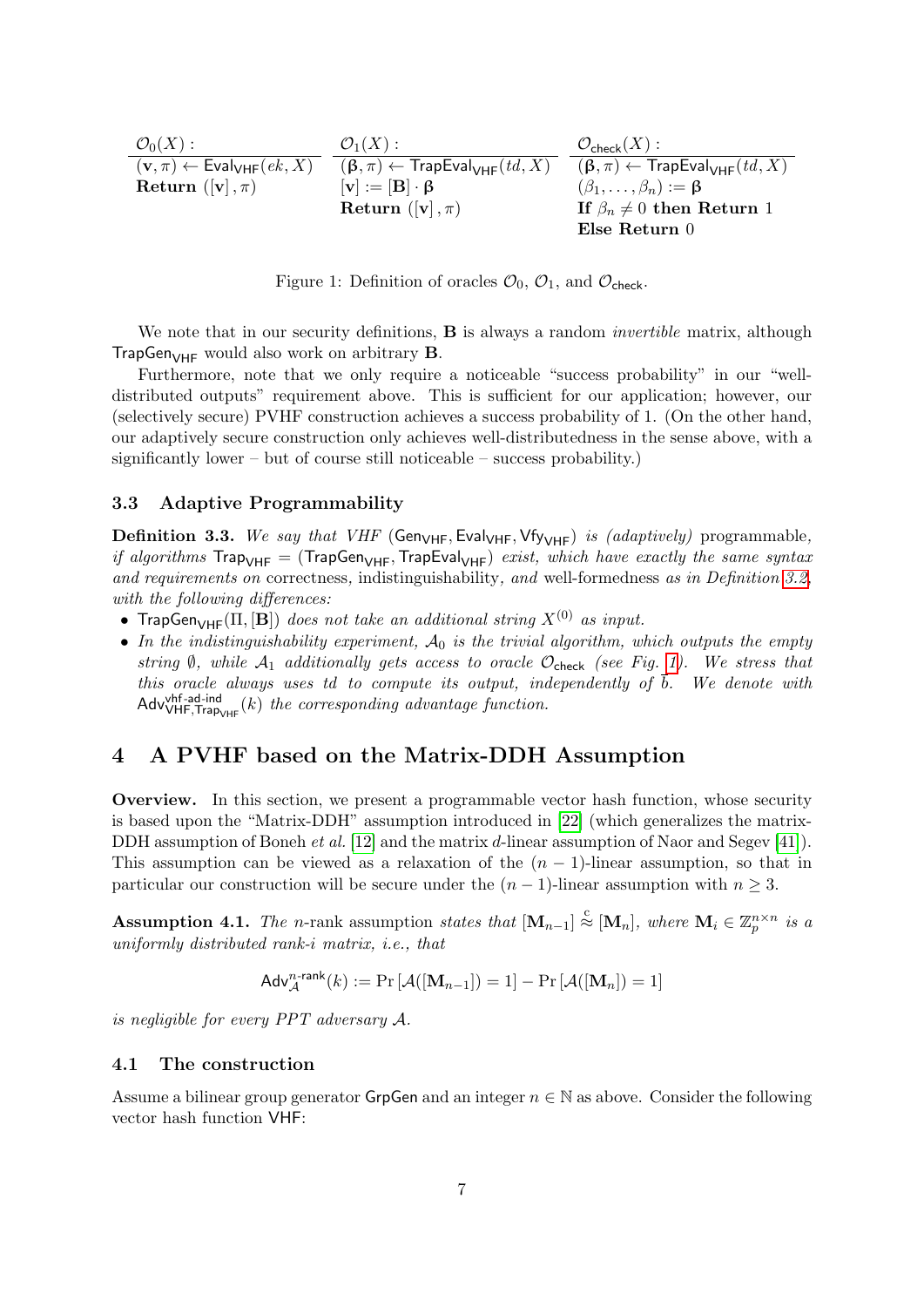• Gen<sub>VHF</sub>(GrpGen) uniformly chooses 2k invertible matrices  $M_{i,b} \in \mathbb{Z}_p^{n \times n}$  (for  $1 \leq i \leq k$  and  $b \in \{0,1\}$  and a nonzero vector  $\mathbf{u}^{\top} \in \mathbb{Z}_p^n \setminus \{0\}$ . The output is  $(vk, ek)$  with

$$
vk = (([\mathbf{M}_{i,b}])_{1 \leq i \leq k, b \in \{0,1\}}, [\mathbf{u}]) \qquad \qquad ek = ((\mathbf{M}_{i,b})_{1 \leq i \leq k, b \in \{0,1\}}, \mathbf{u}).
$$

• Eval<sub>VHF</sub>(ek, X) (for  $X = (x_1, \ldots, x_k)$ ) computes and outputs an image  $[\mathbf{v}] = [\mathbf{v}_k] \in \mathbb{G}^n$  and a proof  $\pi = ([\mathbf{v}_1], \ldots, [\mathbf{v}_{k-1}]) \in (\mathbb{G}^n)^{k-1}$ , where

<span id="page-7-2"></span><span id="page-7-0"></span>
$$
\mathbf{v}_i^{\top} = \mathbf{u}^{\top} \cdot \prod_{j=1}^i \mathbf{M}_{j,x_j}.
$$
 (1)

•  $Vf_{V\vee HF}(vk, [v], \pi, X)$  outputs 1 if and only if

$$
e([\mathbf{v}_i^\top], [1]) = e([\mathbf{v}_{i-1}^\top], [\mathbf{M}_{i,x_i}]), \tag{2}
$$

holds for all i with  $1 \le i \le k$ , where we set  $[\mathbf{v}_0] := [\mathbf{u}]$  and  $[\mathbf{v}_k] := [\mathbf{v}]$ .

Theorem 4.2 (Correctness and uniqueness of VHF). VHF is a vector hash function. In particular, VHF satisfies the correctness and uniqueness conditions from Definition [3.1.](#page-4-0)

*Proof.* First, note that [\(2\)](#page-7-0) is equivalent to  $\mathbf{v}_i^{\top} = \mathbf{v}_{i-1}^{\top} \cdot \mathbf{M}_{i,x_i}$ . By induction, it follows that (2) holds for all *i* if and only if  $\mathbf{v}_i^{\top} = \mathbf{u}^{\top} \cdot \prod_{j=1}^i \mathbf{M}_{j,x_j}$  for all *i*. By definition of Eval<sub>VHF</sub>, this yields correctness. Furthermore, we get that  $Vf_{VHF}$  outputs 1 for precisely one value  $[v] = [v_k]$  (even if the  $M_{i,b}$  are not invertible). In fact, the proof  $\pi$  is uniquely determined by vk and X.  $\Box$ 

#### <span id="page-7-5"></span>4.2 Selective Security

We proceed to show the selective security of VHF:

<span id="page-7-1"></span>Theorem 4.3 (Selectively programmabability of VHF). VHF is selectively programmable in the sense of Definition [3.2.](#page-5-0)

The trapdoor algorithms. We split up the proof of Theorem [4.3](#page-7-1) into three lemmas (that show correctness, well-distributed outputs, and indistinguishability of VHF). But first, we define the corresponding algorithms  $\text{TrapGen}_{\text{VHF}}$  and  $\text{TrapEval}_{\text{VHF}}$ .

- TrapGen<sub>VHF</sub>( $\Pi$ ,  $[{\bf B}], X^{(0)}$ ) first chooses  $k+1$  subspaces  $\mathfrak{U}_i$  of  $\mathbb{Z}_p^n$  (for  $0 \le i \le k$ ), each of dimension  $n - 1$ . Specifically,
	- the first k subspaces  $\mathfrak{U}_i$  (for  $0 \leq i \leq k-1$ ) are chosen independently and uniformly,
	- the last subspace  $\mathfrak{U}_k$  is the subspace spanned by the first  $n-1$  unit vectors. (That is,  $\mathfrak{U}_k$ contains all vectors whose last component is 0.)

Next, TrapGen<sub>VHF</sub> uniformly chooses  $\mathbf{u} \in \mathbb{Z}_p^n \setminus \mathfrak{U}_0$  and  $2k$  matrices  $\mathbf{R}_{i,b}$  (for  $1 \leq i \leq k$  and  $b \in \{0, 1\}$ , as follows:

<span id="page-7-3"></span>
$$
\begin{aligned}\n\mathbf{R}_{i,1-x_i^{(0)}} & \text{uniformly of rank } n-1 \text{ subject to} & \mathcal{U}_{i-1}^{\top} \cdot \mathbf{R}_{i,1-x_i^{(0)}} &= \mathcal{U}_i^{\top} \\
\mathbf{R}_{i,x_i^{(0)}} & \text{uniformly of rank } n \text{ subject to} & \mathcal{U}_{i-1}^{\top} \cdot \mathbf{R}_{i,x_i^{(0)}} &= \mathcal{U}_i^{\top}.\n\end{aligned}\n\tag{3}
$$

<span id="page-7-4"></span>Finally,  $\text{TrapGen}_{\text{VHF}}$  sets

$$
\mathbf{M}_{i,b} = \mathbf{R}_{i,b} \quad \text{for } 1 \le i \le k - 1
$$
  

$$
[\mathbf{M}_{k,0}] = [\mathbf{R}_{k,0} \cdot \mathbf{B}^\top] \qquad [\mathbf{M}_{k,1}] = [\mathbf{R}_{k,1} \cdot \mathbf{B}^\top],
$$
 (4)

and outputs

$$
td = ((\mathbf{R}_{i,b})_{i \in [k-1],b \in \{0,1\}}, \mathbf{u}, [\mathbf{B}]) \qquad \qquad vk = (([\mathbf{M}_{i,b}])_{i \in [k],b \in \{0,1\}}, [\mathbf{u}]).
$$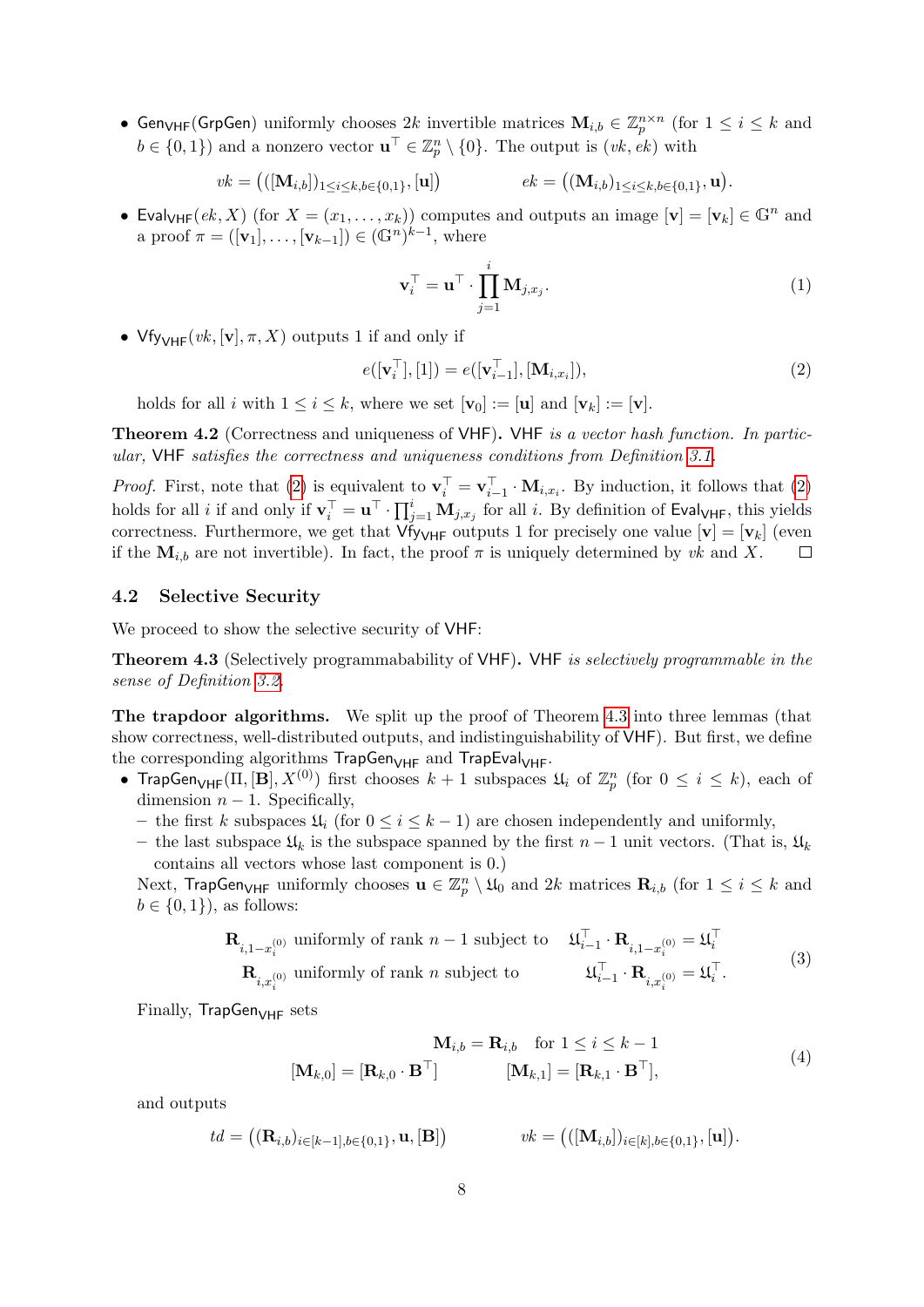• TrapEval<sub>VHF</sub>(td, X) first computes an image  $[\mathbf{v}] = [\mathbf{v}_k]$ , along with a corresponding proof  $\pi = [\mathbf{v}_1,\ldots,\mathbf{v}_{k-1}]$  exactly like Eval<sub>VHF</sub>, using [\(1\)](#page-7-2). (Note that TrapEval<sub>VHF</sub> can compute all  $[\mathbf{v}_i]$  from its knowledge of **u**, all  $\mathbf{R}_{i,b}$ , and  $[\mathbf{B}]$ .) Next, observe that the image  $[\mathbf{v}]$  satisfies

$$
\mathbf{v}^{\top} = \mathbf{v}_k^{\top} = \mathbf{u}^{\top} \cdot \prod_{j=1}^k \mathbf{M}_{j,x_j} = \left( \mathbf{u}^{\top} \cdot \prod_{j=1}^k \mathbf{R}_{j,x_j} \right) \cdot \mathbf{B}^{\top}.
$$
 (5)

Hence, TrapEval<sub>VHF</sub> outputs  $(\beta, \pi)$ .

Lemma 4.4 (Correctness of Trap<sub>VHF</sub>). The trapdoor algorithms TrapGen<sub>VHF</sub> and TrapEval<sub>VHF</sub> above satisfy correctness in the sense of Definition [3.2.](#page-5-0)

Proof. This follows directly from [\(5\)](#page-8-0).

<span id="page-8-0"></span> $\Box$ 

**Lemma 4.5** (Well-distributedness of Trap<sub>VHF</sub>). The above trapdoor algorithms TrapGen<sub>VHF</sub> and TrapEval<sub>VHF</sub> enjoy well-distributed outputs in the sense of Definition [3.2.](#page-5-0)

*Proof.* Fix any preimage  $X^{(0)} = (x_i^{(0)})$  $\binom{[0]}{i}_{i=1}^k \in \{0,1\}^k$ , matrix  $[\mathbf{B}] \in \mathbb{G}^{n \times n}$ , and corresponding keypair  $(td, vk) \xleftarrow{\$}$  TrapGen<sub>VHF</sub>( $\Pi, [\underline{\mathbf{B}}], X^{(0)}$ ). We will show first that for all  $X = (x_i)_{i=1}^k \in$  $\{0,1\}^k$ , the corresponding vectors  $\mathbf{v}_i^{\top}$  computed during evaluation satisfy

<span id="page-8-1"></span>
$$
\mathbf{u}^{\top} \cdot \prod_{j=1}^{i} \mathbf{R}_{i,x_i} \in \mathfrak{U}_i^{\top} \iff x_j \neq x_j^{(0)} \text{ for some } j \leq i. \tag{6}
$$

[\(6\)](#page-8-1) can be proven by induction over i. The case  $i = 0$  follows from the setup of  $\mathbf{u} \notin \mathfrak{U}_0$ . For the induction step, assume [\(6\)](#page-8-1) holds for  $i - 1$ . To show (6) for i, we distinguish two cases:

- If  $x_i = x_i^{(0)}$  $\mathbf{R}_{i}^{(0)}$ , then  $\mathbf{R}_{i,x_i}$  has full rank, and maps  $\mathfrak{U}_{i-1}^{\top}$  to  $\mathfrak{U}_{i}^{\top}$ . Thus,  $\mathbf{u}^{\top} \cdot \prod_{j=1}^{i} \mathbf{R}_{j,x_j} \in \mathfrak{U}_{i}^{\top}$ if and only if  $\mathbf{u}^{\top} \cdot \prod_{j=1}^{i-1} \mathbf{R}_{j,x_j} \in \mathfrak{U}_{i-1}^{\top}$ . By the induction hypothesis, and using  $x_i = x_i^{(0)}$  $\binom{0}{i}$ hence,  $\mathbf{u}^{\top} \cdot \prod_{j=1}^{i} \mathbf{R}_{j,x_j} \in \mathfrak{U}_i^{\top}$  if and only if  $x_j \neq x_j^{(0)}$  $j_j^{(0)}$  for some  $j \leq i$ . This shows [\(6\)](#page-8-1).
- If  $x_i \neq x_i^{(0)}$  $\mathbf{R}_{i,x_i}$  has rank  $n-1$ . Together with  $\mathfrak{U}_{i-1}^{\top} \cdot \mathbf{R}_{i,x_i} = \mathfrak{U}_i^{\top}$ , this implies that in fact  $(\mathbb{Z}_p^n)^\top \cdot \mathbf{R}_{i,x_i} = \mathfrak{U}_i^\top$ . Hence, both directions of [\(6\)](#page-8-1) hold.

This shows that  $(6)$  holds for all i. In particular, if we write

$$
\boldsymbol{\beta}^{\top} = (\beta_1, \dots, \beta_n) = \mathbf{u}^{\top} \cdot \prod_{j=1}^k \mathbf{R}_{i,x_i}
$$

(as in [\(5\)](#page-8-0)), then  $\beta \in \mathfrak{U}_k$  if and only if  $X \neq X^{(0)}$ . By definition of  $\mathfrak{U}_k$ , this means that  $\beta_n = 0 \Leftrightarrow X \neq X^{(0)}$ . Well-distributedness as in Definition [3.2](#page-5-0) follows.  $\Box$ 

<span id="page-8-3"></span>**Lemma 4.6** (Indistinguishability of Trap<sub>VHF</sub>). If the n-rank assumption holds relative to GrpGen, then the above algorithms  $T^{apGen}$  and  $T^{apEval}$   $_{VHF}$  satisfy the indistinguishability property from Definition [3.2.](#page-5-0) Specifically, for every adversary A, there exists an adversary B (of roughly the same complexity) with

$$
\mathsf{Adv}_{\mathsf{VHF},\mathsf{TrapGen}_{\mathsf{VHF}},\mathsf{TrapEval}_{\mathsf{VHF}},\mathcal{A}}(k) = k \cdot \mathsf{Adv}_{\mathbb{G},n,\mathcal{B}}^{n\text{-rank}}(k) + \mathbf{O}(kn/p).
$$

<span id="page-8-2"></span><sup>2</sup>Recall our notation from Section [3.](#page-4-1)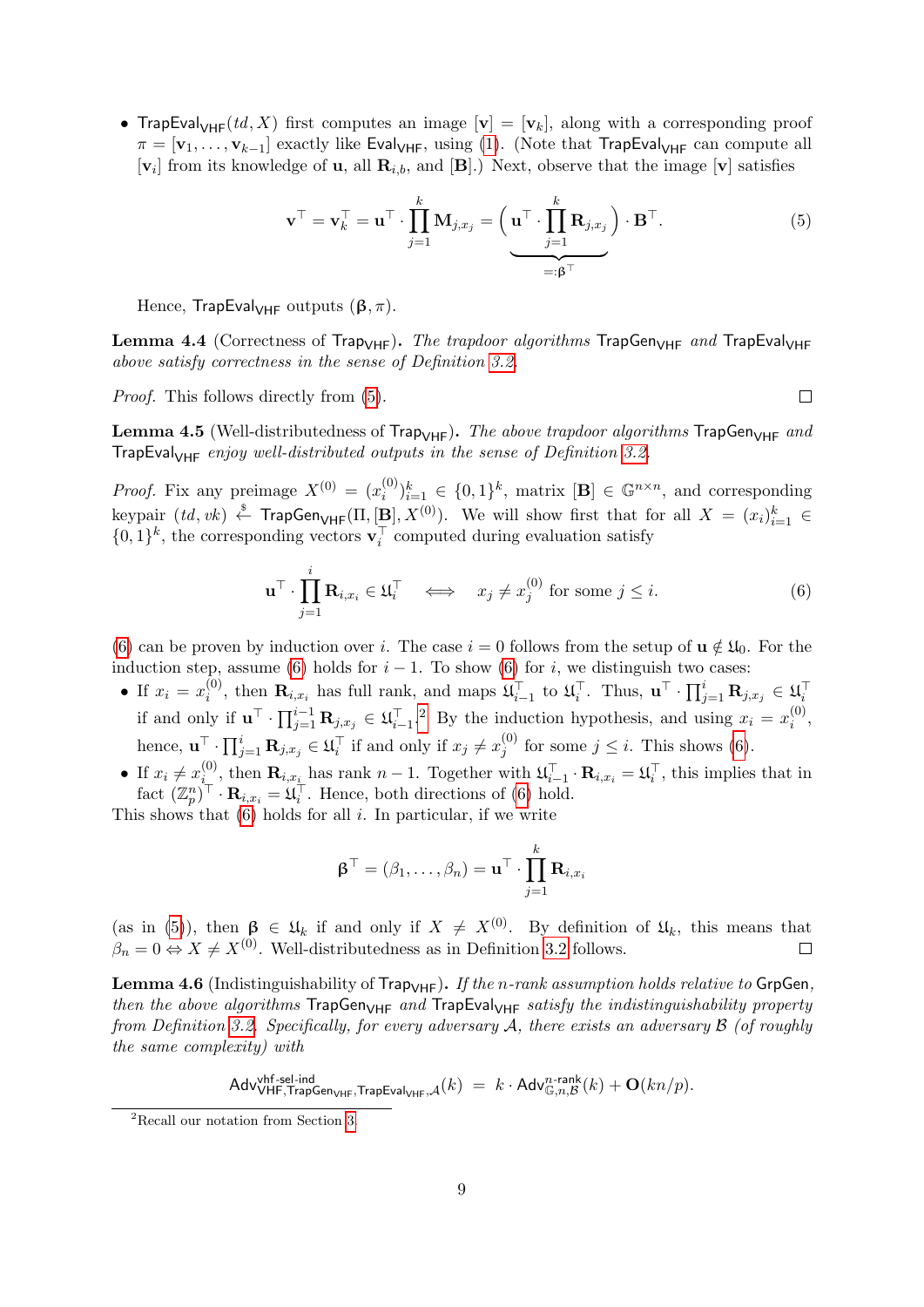*Proof.* Fix an adversary  $A$ . We proceed in games.

**Game 0.** Game 0 is identical to the indistinguishability game with  $\bar{b} = 0$ . In this game, A first selects a "target preimage"  $X^{(0)}$ , and then gets a verification key vk generated by Gen<sub>VHF</sub>, and oracle access to an evaluation oracle  $\mathcal{O}$ . Let  $G_0$  denote  $\mathcal{A}$ 's output in this game. (More generally, let  $G_i$  denote A's output in Game i.) Our goal will be to gradually change this setting such that finally, vk is generated by  $\mathsf{TrapGen}_{\mathsf{VHF}}(\mathsf{GrpGen}, [\mathbf{B}], X^{(0)})$  (for an independently uniform invertible  $\bf{B}$ ), and  $\cal{O}$  uses the corresponding trapdoor to generate images and proofs. Of course, A's output must remain the same (or change only negligibly) during these transitions.

**Game 1.** (for  $0 \leq \ell \leq k$ ). In Game 1. (for  $0 \leq \ell \leq k$ ), vk is generated in part as by TrapGen<sub>VHF</sub>, and in part as by Gen<sub>VHF</sub>. (O is adapted accordingly.) Specifically, Game 1. $\ell$ proceeds like Game 0, except for the following changes:

- Initially, the game chooses  $\ell+1$  subspaces  $\mathfrak{U}_i$  (for  $0 \leq i \leq \ell$ ) of dimension  $n-1$  independently and uniformly, and picks  $\mathbf{u} \in \mathbb{Z}_p^n \setminus \mathfrak{U}_0$ . (Note that unlike in an execution of TrapGen<sub>VHF</sub>, also  $\mathfrak{U}_k$  is chosen uniformly when  $\ell = k$ .)
- Next, the game chooses 2k matrices  $\mathbf{R}_{i,b}$  (for  $1 \leq i \leq k$  and  $b \in \{0,1\}$ ), as follows. For  $i \leq \ell$ , the  $\mathbf{R}_{i,b}$  are chosen as by TrapGen<sub>VHF</sub>, and thus conform to [\(3\)](#page-7-3). For  $i > \ell$ , the  $\mathbf{R}_{i,b}$ are chosen uniformly and independently (but invertible).
- Finally, the game sets up  $M_{i,b} := \mathbf{R}_{i,b}$  for all i, b. (Again, note the slight difference to  $\mathsf{TrapGen}_{\mathsf{VHF}},$  which follows [\(4\)](#page-7-4).)

The game hands the resulting verification key vk to A; since all  $M_{i,b}$  are known over  $\mathbb{Z}_p$ , oracle  $\mathcal O$  can be implemented as Eval<sub>VHF</sub>.

Now let us take a closer look at the individual games Game  $1.\ell$ . First, observe that Game  $1.0$ is essentially Game 0: all  $M_{i,b}$  are chosen independently and uniformly, and  $\mathcal{O}$  calls are answered in the only possible way (given  $vk$ ). The only difference is that **u** is chosen independently uniformly from  $\mathbb{Z}_p^n \setminus \{0\}$  in Game 0, and from  $\mathbb{Z}_p^n \setminus \mathfrak{U}_0$  (for a uniform dimension- $(n-1)$  subspace  $\mathfrak{U}_0$  in Game 1.0. However, both choices lead to the same distribution of **u**, so we obtain

<span id="page-9-1"></span>
$$
Pr[G_0 = 1] = Pr[G_{1.0} = 1]. \tag{7}
$$

Next, we investigate the change from Game  $1.(\ell - 1)$  to Game 1. $\ell$ . We claim the following:

<span id="page-9-0"></span>**Lemma 4.7.** There is an adversary  $\beta$  on the n-rank problem with

<span id="page-9-3"></span>
$$
\sum_{\ell=1}^k \Pr\left[G_{1.\ell} = 1\right] - \Pr\left[G_{1.\ell-1} = 1\right] = k \cdot \mathsf{Adv}_{\mathbb{G},n,\mathcal{B}}^{n\text{-rank}}(k) + \mathbf{O}(kn/p). \tag{8}
$$

We postpone a proof of Lemma [4.7](#page-9-0) until after the main proof.

**Game 2.** Finally, in Game 2, we slightly change the way  $\mathfrak{U}_k$  and the matrices  $\mathbf{M}_{k,b}$  (for  $b \in \{0, 1\}$  are set up:

- Instead of setting up  $\mathfrak{U}_k$  uniformly (like all other  $\mathfrak{U}_i$ ), we set up  $\mathfrak{U}_k$  like TrapGen<sub>VHF</sub> would (i.e., as the subspace spanned by the first  $n-1$  unit vectors).
- Instead of setting up  $M_{k,b} = \mathbf{R}_{k,b}$ , we set  $\mathbf{M}_{k,b} = \mathbf{R}_{k,b} \cdot \mathbf{B}^{\top}$  for an independently and uniformly chosen invertible  $B$ , exactly like  $T$ rapGen<sub>VHF</sub> would.

Observe that since B is invertible, these modifications do not alter the distribution of the matrices  $\mathbf{M}_{k,b}$  (compared to Game 1. $\ell$ ). Indeed, in both cases, both  $\mathbf{M}_{k,b}$  map  $\mathfrak{U}_{k-1}^{\top}$  to the same uniformly chosen  $(n - 1)$ -dimension subspace. In Game 1. $\ell$ , this subspace is  $\mathfrak{U}_k$ , while in Game 2, this subspace is the subspace spanned by the first  $n-1$  columns of **B**. We obtain:

<span id="page-9-2"></span>
$$
Pr[G_{1.\ell} = 1] = Pr[G_2 = 1]. \tag{9}
$$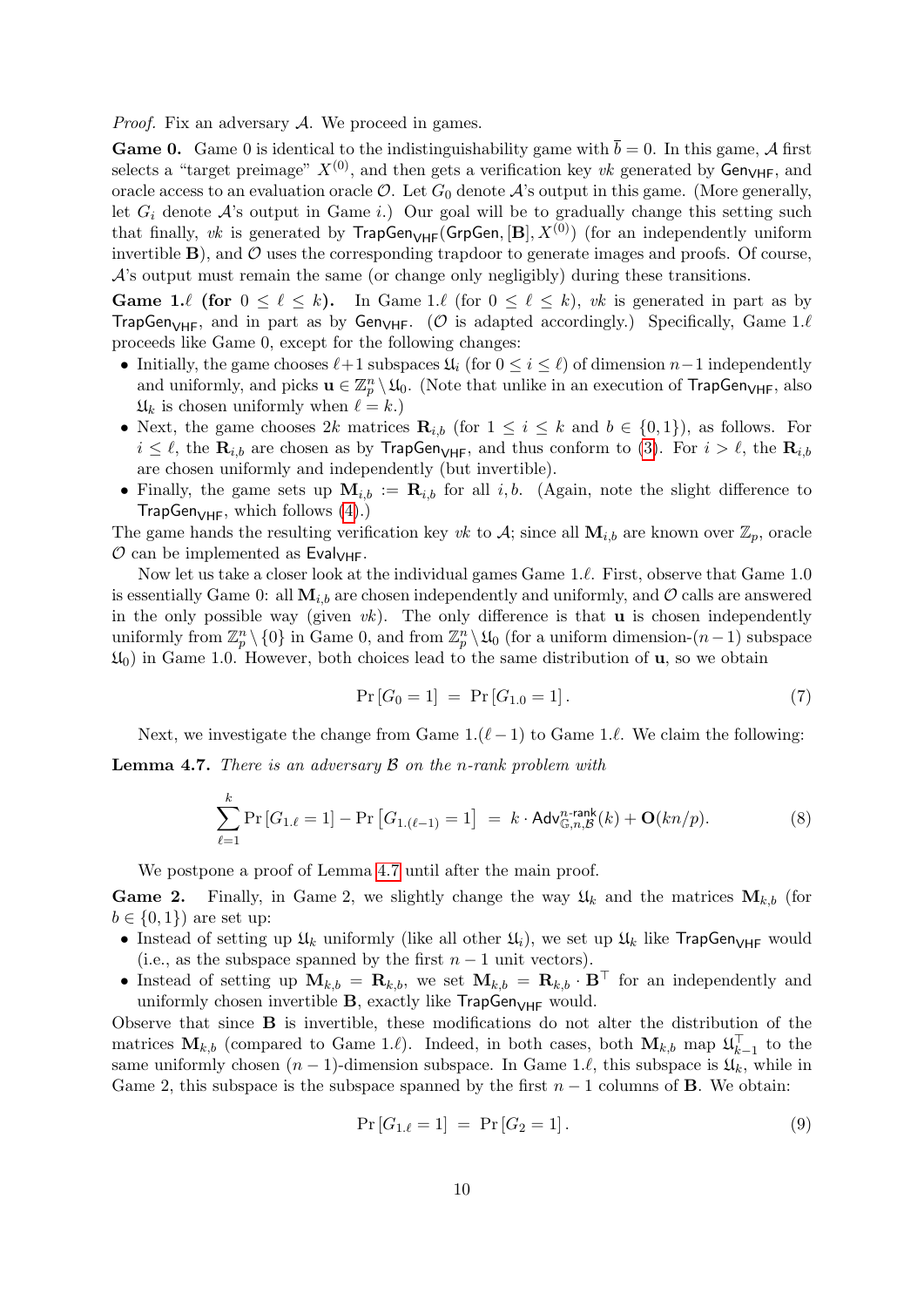Finally, it is left to observe that Game 2 is identical to the indistinguishability experiment with  $\bar{b} = 1$ : vk is prepared exactly as with  $\text{TrapGen}_{VHF}(\Pi, [\mathbf{B}], X^{(0)})$  for a random **B**, and  $\mathcal{O}$ outputs the images and proofs uniquely determined by  $vk$ . Hence,

Adv<sub>VHF, Trap<sub>VHF</sub>,  
\n
$$
(\mathcal{T})_{\text{G}}^{(0)} = \Pr\left[G_2 = 1\right] - \Pr\left[G_0 = 1\right]
$$
\n
$$
(\mathcal{T})_{\text{G}}^{(0)} = \Pr\left[G_{1,k} = 1\right] - \Pr\left[G_{1,0} = 1\right]
$$
\n
$$
= \sum_{\ell=1}^{k} \Pr\left[G_{1,\ell} = 1\right] - \Pr\left[G_{1,\ell-1} = 1\right]
$$
\n
$$
\stackrel{\text{(8)}}{=} k \cdot \text{Adv}_{\mathbb{G},n,\mathcal{A}}^{n\text{-rank}}(k) + \mathbf{O}(kn/p)
$$</sub>

as desired.

It remains to prove Lemma [4.7.](#page-9-0)

*Proof of Lemma [4.7.](#page-9-0)* We describe an adversary  $\beta$  on the *n*-rank problem.  $\beta$  gets as input a matrix  $[A]$  "in the exponent," such that A is either of rank n, or of rank n − 1. Initially, B uniformly picks  $\ell \in \{1, \ldots, k\}$ . Our goal is construct B such that it internally simulates Game 1. $(\ell - 1)$  or Game 1. $\ell$ , depending on A's rank. To this end, B sets up vk as follows:

- Like Game 1. $(\ell 1)$ , B chooses  $\ell$  subspaces  $\mathfrak{U}_0, \ldots, \mathfrak{U}_{\ell-1}$ , and  $\mathbf{u} \in \mathbb{Z}_p^n \setminus \mathfrak{U}_0$  uniformly.
- For  $i < \ell$ , B chooses matrices  $\mathbf{R}_{i,b}$  like TrapGen<sub>VHF</sub> does, ensuring [\(3\)](#page-7-3). For  $i > \ell$ , all  $\mathbf{R}_{i,b}$  are chosen independently and uniformly but invertible. The case  $i = \ell$  is more complicated and will be described next.
- To set up  $\mathbf{M}_{\ell,0}$  and  $\mathbf{M}_{\ell,1}$ , B first asks A for its challenge input  $X^{(0)} = (x_i^{(0)})$  $\binom{0}{i}$ <sub> $i=1$ </sub>. Next,  $\beta$ embeds its own challenge  $[\mathbf{A}]$  as  $[\mathbf{R}_{\ell,1-x_{\ell}^{(0)}}] := [\mathbf{A}]$ . To construct an  $[\mathbf{R}_{\ell,x_{\ell}^{(0)}}]$  that achieves [\(3\)](#page-7-3) (for  $i = \ell$ ), B first uniformly chooses a basis  $\{c_1, \ldots, c_n\}$  of  $\mathbb{Z}_p^n$ , such that  $\{c_1, \ldots, c_{n-1}\}$ forms a basis of  $\mathfrak{U}_{\ell-1}$ . (Note that B chooses the subspace  $\mathfrak{U}_{\ell-1}$  on its own and over  $\mathbb{Z}_p$ , so this is possible efficiently for  $\mathcal{B}$ .) In the sequel, let **C** be the matrix whose *i*-th row is  $\mathbf{c}_i^{\top}$ , and let  $\mathbb{C}^{-1}$  be the inverse of  $\mathbb{C}$ . Jumping ahead, the purpose of  $\mathbb{C}^{-1}$  is to help translate vectors from  $\mathfrak{U}_{\ell-1}$  (as obtained through a partial product  $\mathbf{u}^{\top} \prod_{j=1}^{\ell-1} \mathbf{M}_{j,x_j}$ ) to a "more accessible" form.

Next, B samples  $n-1$  random vectors  $[\underline{\mathbf{c}}_i']$  (for  $1 \le i \le n-1$ ) in the image of [A] (e.g., by choosing random  $\mathbf{r}_i^{\top}$  and setting  $[\mathbf{c}_i'] = \mathbf{r}_i^{\top} \cdot [\mathbf{A}])$ . Furthermore,  $\mathcal{B}$  samples  $\mathbf{c}'_n \in \mathbb{Z}_p^n$  randomly. Let  $[\mathbf{C}']$  be the matrix whose *i*-th row is  $[\mathbf{c}'_i]$ <sup> $\top$ </sup>. The purpose of **C'** is to define the image of  $\mathbf{R}_{\ell,x_{\ell}^{(0)}}$ . Specifically,  $\beta$  computes

$$
[{\bf R}_{\ell,x_\ell^{(0)}}] \ := \ {\bf C}^{-1}\cdot [{\bf C}'].
$$

(Note that B can compute  $[\mathbf{R}_{\ell,x_{\ell}^{(0)}}]$  efficiently, since  $\mathbf{C}^{-1}$  is known "in the clear.") We will show below that, depending on the rank of  $\mathbf{A}$ , either  $\mathfrak{U}_{\ell-1}^{\top} \cdot \mathbf{R}_{\ell,x_{\ell}^{(0)}} = \mathfrak{U}_{\ell-1}^{\top} \cdot \mathbf{A}$ , or  $\mathfrak{U}_{\ell-1}^{\top} \cdot \mathbf{R}_{\ell,x_{\ell}^{(0)}}$ is an independently random subspace of dimension  $n - 1$ .

• Finally, B sets  $[\mathbf{M}_{i,b}] = [\mathbf{R}_{i,b}]$  for all i, b, and hands A the resulting verification key vk.

Furthermore,  $\mathcal{B}$  implements oracle  $\mathcal{O}$  as follows: if  $\mathcal{A}$  queries  $\mathcal{O}$  with some  $X = (x_i)_{i=1}^k \in \{0,1\}^k$ , then  $\beta$  can produce the (uniquely determined) image and proof from the values

<span id="page-10-0"></span>
$$
[\mathbf{v}_i^{\top}] = [\mathbf{u}^{\top} \cdot \prod_{j=1}^i \mathbf{M}_{j,x_j}].
$$
 (10)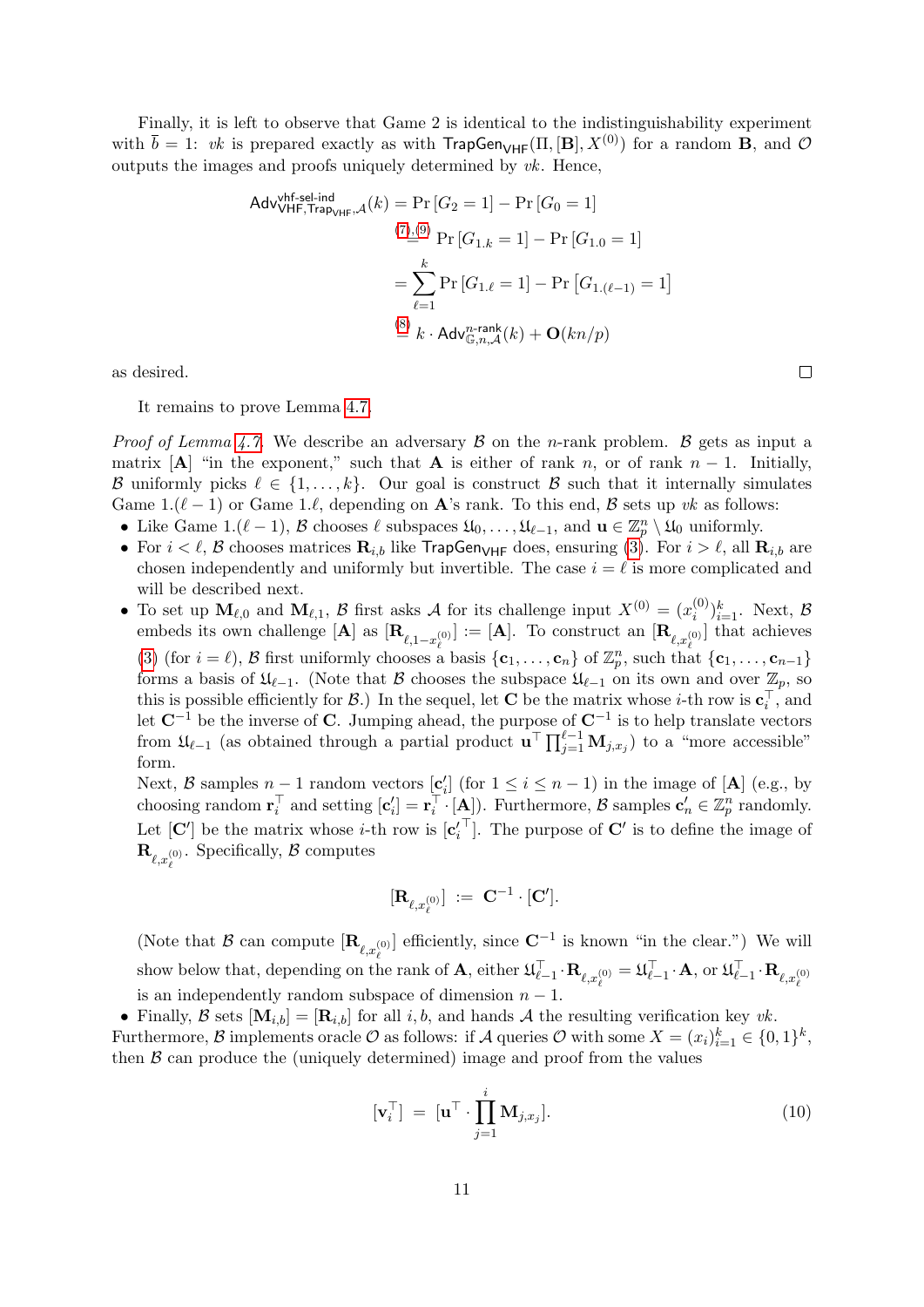On the other hand,  $\mathcal B$  can compute all  $[\mathbf{v}_i^\top]$  efficiently, since it knows all factors in [\(10\)](#page-10-0) over  $\mathbb{Z}_p$ , except for (at most) one factor  $[\mathbf{M}_{\ell,x_{\ell}}]$ .

Finally,  $\beta$  outputs whatever  $\mathcal A$  outputs.

We now analyze this simulation. First, note that  $vk$  and  $O$  are simulated exactly as in both Game 1. $(\ell-1)$  and Game 1. $\ell$ , except for the definition of  $[\mathbf{R}_{\ell,x_i^{(0)}}]$  and  $[\mathbf{R}_{\ell,1-x_i^{(0)}}]$ . Now consider how these matrices are set up depending on the rank of  $\mathcal{B}'$ 's challenge **A**.

- If **A** is of rank n, then  $\mathbf{R}_{\ell,x_{\ell}^{(0)}}$  and  $\mathbf{R}_{\ell,1-x_{\ell}^{(0)}}$  are (statistically close to) independently and uniformly random invertible matrices. Indeed, then each row  $\mathbf{c}'_i$  $\top$  of  $\mathbb{C}'$  is independently and uniformly random:  $\mathbf{c}'_1, \ldots, \mathbf{c}'_{n-1}$  are independently random elements of the image of **A** (which is  $\mathbb{Z}_p^n$ ), and  $\mathbf{c}'_n$  is independently random by construction. Hence,  $\mathbf{C}'$  is independently and uniformly random (and thus invertible, except with probability  $n/p$ ). On the other hand,  $\mathbf{R}_{\ell,x_{\ell}^{(0)}} = \mathbf{A}$  is uniformly random and invertible by assumption.
- If **A** is of rank  $n-1$ , then  $\mathbf{R}_{\ell,x_{\ell}^{(0)}}$  and  $\mathbf{R}_{\ell,1-x_{\ell}^{(0)}}$  are (statistically close to) distributed as in [\(3\)](#page-7-3). Indeed, then the rank of  $\mathbf{R}_{\ell,1-x_{\ell}^{(0)}} = \mathbf{A}$  is  $n-1$ , and the rank of  $\mathbf{R}_{\ell,x_{\ell}^{(0)}} = \mathbf{C}^{-1} \cdot \mathbf{C}'$  is n, except with probability at most  $n/p^3$  $n/p^3$ . Moreover, if we write  $\mathfrak{U}_{\ell}^{\top} := (\mathbb{Z}_p^n)^{\top} \cdot \mathbf{A}$ , then by construction  $(\mathbb{Z}_p^n)^\top \cdot \mathbf{R}_{\ell,1-x_\ell^{(0)}} = \mathfrak{U}_\ell^\top$ , but also

$$
(\mathbb{Z}_p^n)^\top\cdot\mathbf{R}_{\ell,x_\ell^{(0)}}=\mathfrak{W}^\top\cdot\mathbf{C}'=\mathfrak{U}_\ell^\top,
$$

where  $\mathfrak W$  is the vector space spanned by the first  $n-1$  unit vectors. Furthermore,  $\mathbf{R}_{\rho,r^{(0)}}$ ` and  $\mathbf{R}_{\ell,1-x_{\ell}^{(0)}}$  are distributed uniformly with these properties.

Hence, summarizing, up to a statistical defect of at most  $2/p$ , B simulates Game 1.( $\ell - 1$ ) if A is of rank n, and Game 1. $\ell$  if **A** is of rank  $n - 1$ . This shows [\(8\)](#page-9-3).  $\Box$ 

#### 4.3 Adaptive Security

The idea behind the adaptively-secure construction is very similar to the selective case. Both the construction and the security proof are essentially identical, except that we apply an admissible hash function (AHF) AHF :  $\{0,1\}^k \to \{0,1\}^{\ell_{\text{AHF}}}$  (cf. Definition [4.8\)](#page-11-1) to the inputs X of Eval<sub>VHF</sub> and  $T$ rapEval<sub>VHF</sub> before computing the matrix products. (We mention that suitable AHFs with  $\ell_h = \mathbf{O}(k)$  exist [\[35,](#page-21-5) [24\]](#page-20-11).) Correctness and unique provability follow immediately. In order to prove well-distributedness, we rely on the properties of the admissible hash function. By a slightly more careful, AHF-dependent embedding of low-rank matrices in the verification key, these properties ensure that, for any sequence of queries issued by the adversary, it holds with non-negligible probability that the vector  $\lceil v^{(0)} \rceil$  assigned to input  $X^{(0)}$  does not lie in the subspace generated by  $(\mathbf{b_1}, \ldots, \mathbf{b_{n-1}})$ , while all vectors  $[\mathbf{v}^{(i)}]$  assigned to input  $X^{(i)}$  do, which then yields the required well-distributedness property.

Admissible hash functions. To obtain adaptive security, we rely on a semi-blackbox technique based on admissible hash functions (AHFs, [\[35,](#page-21-5) [9,](#page-19-8) [14,](#page-20-12) [3,](#page-19-9) [24\]](#page-20-11)). In the following, we use the formalization of AHFs from [\[24\]](#page-20-11):

<span id="page-11-1"></span>**Definition 4.8** (AHF). For a function AHF :  $\{0,1\}^k \rightarrow \{0,1\}^{\ell_{\text{AHF}}}$  (for a polynomial  $\ell_{\text{AHF}} =$  $\ell_{\mathsf{AHF}}(k))$  and  $K \in (\{0,1,\perp\})^{\ell_{\mathsf{AHF}}},$  define the function  $F_K: \{0,1\}^k \to \{\mathtt{CO},\mathtt{UN}\}$  through

$$
F_K(X) = \text{UN} \iff \forall i: K_i = \text{AHF}(X)_i \vee K_i = \bot,
$$

<span id="page-11-0"></span><sup>&</sup>lt;sup>3</sup>To see this, observe that except with probability  $(n-1)/p$ , the first  $n-1$  columns of C' are linearly independent (as they are random elements in the image of the rank- $(n - 1)$  matrix **A**). Further, the last row (which is independently and uniformly random) does not lie in the span of the first  $n - 1$  rows except with probability at most  $1/p$ .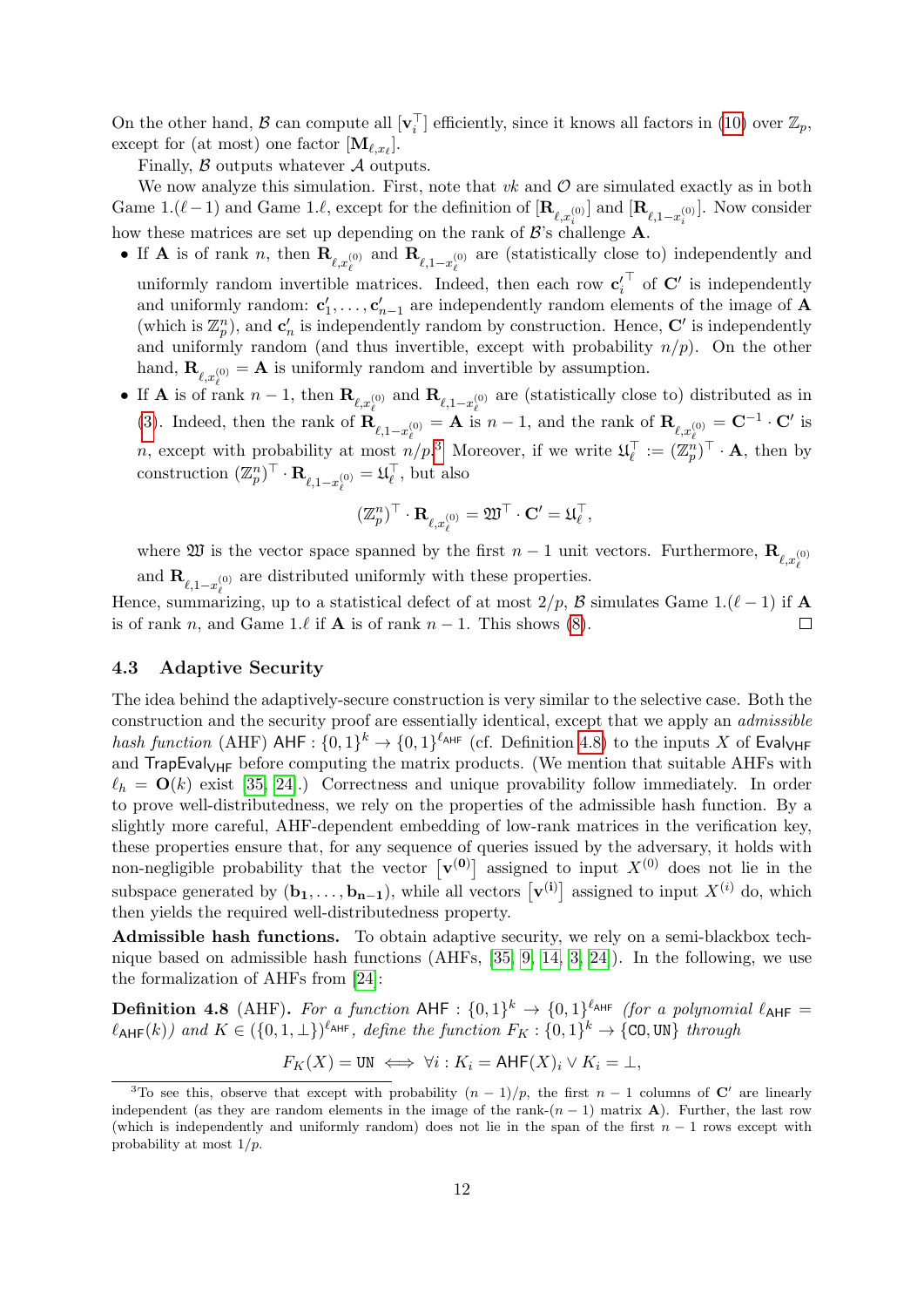where  $\mathsf{AHF}(X)$  denotes the i-th component of  $\mathsf{AHF}(X)$ . We say that  $\mathsf{AHF}$  is q-admissible if there exists a PPT algorithm KGen and a polynomial  $\text{poly}(k)$ , such that for all  $X^{(0)}, \ldots, X^{(q)} \in \{0,1\}^k$ with  $X^{(0)} \notin \{X^{(i)}\},\$ 

<span id="page-12-0"></span>
$$
\Pr\left[F_K(X^{(0)}) = \text{UN} \land F_K(X^{(1)}) = \dots = F_K(X^{(q)}) = \text{CO}\right] \ge 1/\text{poly}(k),\tag{11}
$$

where the probability is over  $K \stackrel{\$}{\leftarrow} {\sf KGen}(1^k)$ . We say that AHF is an admissible hash function (AHF) if AHF is q-admissible for all polynomials  $q = q(k)$ .

There are efficient constructions of admissible hash functions [\[35,](#page-21-5) [24\]](#page-20-11) with  $\ell_{AHF} = O(k)$ from error-correcting codes.

A hashed variant of VHF. Fix an AHF AHF :  $\{0,1\}^k \to \{0,1\}^{\ell_{\text{AHF}}}$  and a corresponding KGen algorithm. Essentially, we will hash preimages (using AHF) before feeding them into VHF to obtain a slight variant VHF' of VHF that we can prove adaptively secure. More specifically, let  $VHF'$  be the verifiable hash function that is defined like  $VHF$ , except for the following differences:

- Gen $'_{\mathsf{VHF}}($ GrpGen) proceeds like Gen $_{\mathsf{VHF}}($ GrpGen), but samples  $2\ell_{\mathsf{AHF}}$  (not  $2k$ ) matrices  $\mathbf{M}_{i,b}$ .
- Eval $'_{VHF}(ek, X)$  (for  $X \in \{0, 1\}^k$ ), first computes  $X' = (x_i')_{i=1}^{\ell_{AHF}} = AHF(X) \in \{0, 1\}^{\ell_{AHF}},$  and then outputs an image  $[\mathbf{v}] = [\mathbf{v}_{\ell_{\text{AHF}}}]$  and a proof

$$
\pi = ([\mathbf{v}_1], \ldots, [\mathbf{v}_{\ell_{\mathsf{AHF}}-1}])
$$

where  $\mathbf{v}_i^{\top} = \mathbf{u}^{\top} \cdot \prod_{j=1}^i \mathbf{M}_{j,x'_j}$ .

•  $Vf_Y'_{VHF}(vk, [v], \pi, X)$  computes  $X' = (x'_i)_{i=1}^{\ell_{AHF}} = AHF(X) \in \{0,1\}^{\ell_{AHF}}$  and outputs 1 if and only if  $e([\mathbf{v}_i^\top], [1]) = e([\mathbf{v}_{i-1}^\top], [\mathbf{M}_{i,x_i'}])$  holds for all i with  $1 \leq i \leq \ell_{\mathsf{AHF}}$ , where  $[\mathbf{v}_0] := [\mathbf{u}]$  and  $[\mathbf{v}_{\ell_{\mathsf{AHE}}}]:=[\mathbf{v}].$ 

Theorem 4.9 (Adaptive programmabability of VHF'). VHF' is adaptively programmable in the sense of Definition [3.3.](#page-6-1)

The trapdoor algorithms. We proceed similarly to the selective case and start with a description of the algorithms TrapGen'<sub>VHF</sub> and TrapEval'<sub>VHF</sub>.

• TrapGen $V_{\text{HF}}(\Pi, [\mathbf{B}])$  proceeds like algorithm TrapGen $V_{\text{HF}}$  from Section [4.2,](#page-7-5) except that

- $-$  TrapGen $_{\mathsf{VHF}}'$  initializes  $K\overset{\hspace{0.1em}\mathsf{\scriptscriptstyle\$}}{\leftarrow}$  KGen $(1^k)$  and includes  $K$  in  $td.$
- TrapGen'<sub>VHF</sub> chooses  $\ell_{\mathsf{AHF}} + 1$  (and not  $k + 1$ ) subspaces  $\mathfrak{U}_i$  (for  $0 \leq i \leq \ell_{\mathsf{AHF}}$ ). (The last subspace  $\mathfrak{U}_{\ell_{\text{AHF}}}$  is chosen in a special way, exactly like  $\mathfrak{U}_k$  is chosen by TrapGen<sub>VHF</sub>.)
- TrapGen $\mathcal{U}_{\mathsf{HFF}}$  chooses  $2\ell_{\mathsf{AHF}}$  (and not  $2k$ ) matrices  $\mathbf{R}_{i,b}$  (for  $1 \leq i \leq \ell_{\mathsf{AHF}}$  and  $b \in \{0,1\}$ ), as follows:
	- $∗$  If  $K_i = b$ , then  **is chosen uniformly of rank**  $n-1$ **, subject to**

$$
\mathfrak{U}_{i-1}^{\top}\cdot \mathbf{R}_{i,1-x_i^{(0)}}=\mathfrak{U}_i^{\top}
$$

 $∗$  If  $K_i \neq b$ , then **<sub>i,b</sub> is chosen uniformly of rank** *n***, subject to** 

$$
\mathfrak{U}_{i-1}^{\top}\cdot \mathbf{R}_{i,x_i^{(0)}}=\mathfrak{U}_i^{\top}
$$

• TrapEval $V_{\mathsf{H}\mathsf{F}}(td,X)$  proceeds like algorithm TrapEval<sub>VHF</sub> on input a preimage  $\mathsf{A}\mathsf{H}\mathsf{F}(X) \in$  $\{0,1\}^{\ell_{\text{AHF}}}$ . Specifically, TrapEval $'_{\text{VHF}}$  computes  $[\mathbf{v}] = [\mathbf{v}_k]$ , along with a corresponding proof  $\pi=[\mathbf{v}_1,\ldots,\mathbf{v}_{k-1}]$  exactly like Eval $'_{\mathsf{VHF}}$ . Finally, and analogously to TrapEval $_{\mathsf{VHF}}$ , TrapEval $'_{\mathsf{VHF}}$ outputs  $(\boldsymbol{\beta}, \pi)$  for  $\boldsymbol{\beta}^{\top} := \mathbf{u}^{\top} \cdot \prod_{j=1}^{k} \mathbf{\ddot{R}}_{j, x_{j}}$ 

Correctness and indistinguishability follow as for  $TrapGen<sub>VHF</sub>$  and  $TrapEval<sub>VHF</sub>$ , so we state without proof: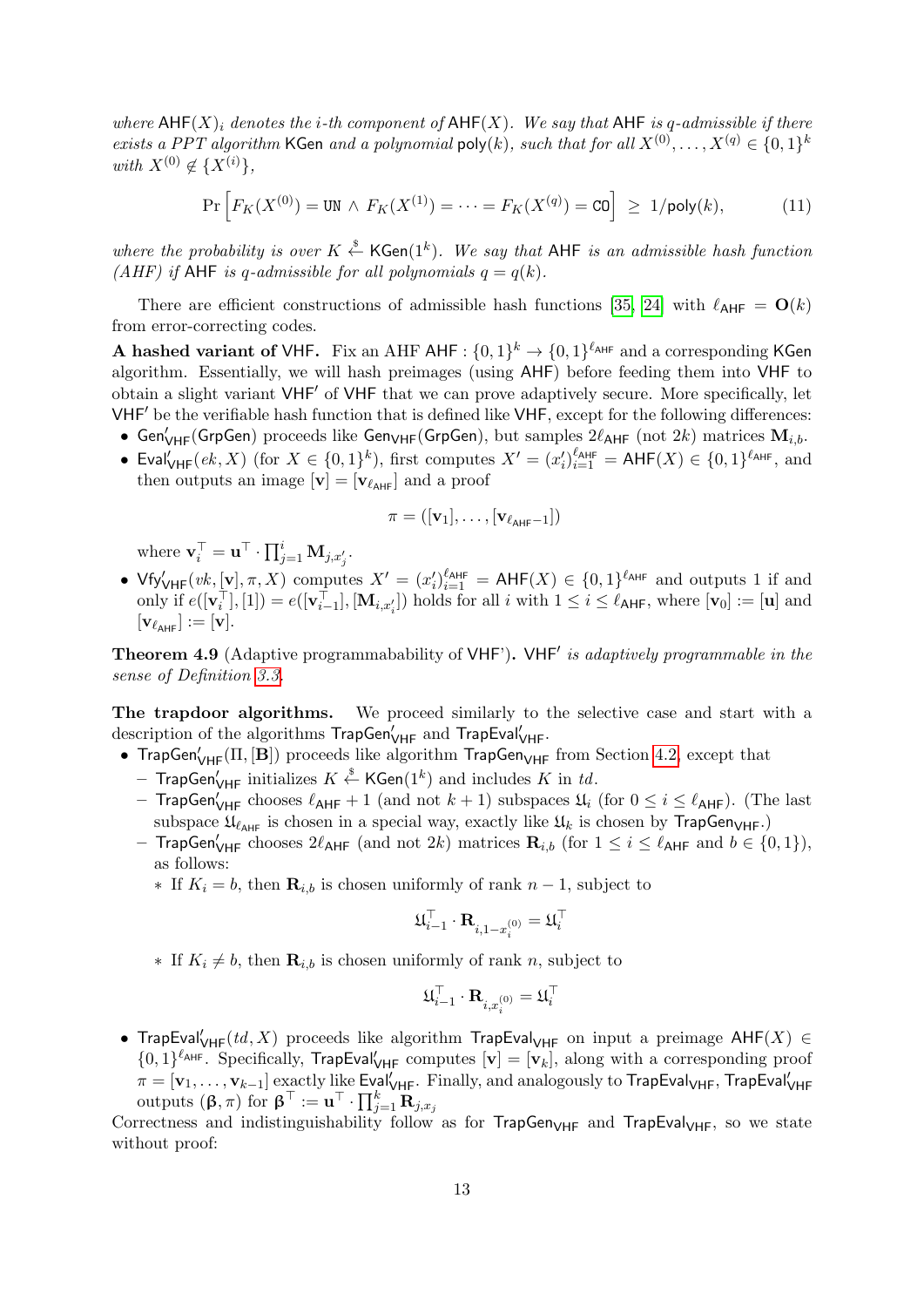${\bf Lemma \ 4.10}$  (Correctness of Trap $'_{\sf VHF}$ ). *The trapdoor algorithms* TrapGen $'_{\sf VHF}$  and TrapEval $'_{\sf VHF}$ above satisfy correctness in the sense of Definition [3.3.](#page-6-1)

<span id="page-13-1"></span>**Lemma 4.11** (Indistinguishability of  $\text{Trap}_{VHF}^{\prime}$ ). If the n-rank assumption holds relative to GrpGen, then the above algorithms  $\overline{\text{TrapGen}'_{\text{VHF}}}$  and  $\overline{\text{TrapEval}'_{\text{VHF}}}$  satisfy the indistinguishability property from Definition [3.3.](#page-6-1) Specifically, for every adversary A, there exists an adversary B (of roughly the same complexity) with

$$
\mathsf{Adv}^{\mathsf{vhf-sel-ind}}_{\mathsf{VHF}',\mathsf{Trap}'_{\mathsf{VHF}},\mathcal{A}}(k) \; = \; \ell_{\mathsf{AHF}} \cdot \mathsf{Adv}^{n\text{-rank}}_{\mathbb{G},n,\mathcal{B}}(k) + \mathbf{O}(\ell_{\mathsf{AHF}} n/p).
$$

The (omitted) proof of Lemma [4.11](#page-13-1) proceeds exactly like that Lemma [4.6,](#page-8-3) only adapted to AHF-hashed inputs. Note that the additional oracle  $\mathcal{O}_{\mathsf{check}}$  an adversary gets in the adaptive indistinguishability game can be readily implemented with the key K generated by  $\mathsf{TrapGen}'_{\mathsf{VHF}}$ . (The argument from the proof of Lemma [4.6](#page-8-3) does not rely on a secret  $X^{(0)}$ , and so its straightforward adaptation could even expose the full key  $K$  to an adversary.)

**Lemma 4.12** (Well-distributedness of  $\mathsf{Trap}_{\mathsf{VHF}}'.$  The above trapdoor algorithms  $\mathsf{TrapGen}_{\mathsf{VHF}}'$ and  $\text{TrapEval}_{\text{VHF}}'$  have well-distributed outputs in the sense of Definition [3.3.](#page-6-1)

*Proof.* First, we make an observation. Fix a matrix  $[\mathbf{B}]$ , and a corresponding keypair  $(id, vk) \xleftarrow{\$}$ **TrapGen**<sub>VHF</sub>( $\Pi$ , [**B**]). Like [\(6\)](#page-8-1), we can show that for all  $X' = (x_i')_{i=1}^{\ell_{AHF}}$ , the corresponding vectors  $\mathbf{v}_i^{\top}$  computed during evaluation satisfy

$$
\mathbf{u}^{\top} \cdot \prod_{j=1}^{i} \mathbf{R}_{i,x_i} \in \mathfrak{U}_i^{\top} \iff x_j = K_j \text{ for some } j \leq i.
$$

Hence,  $\beta \in \mathfrak{U}_{\ell_{AHF}}$  (and thus  $\beta_n = 0$ ) for the value  $\beta$  that is computed by TrapEval $'_{VHF}(td, X)$  if and only if  $F_K(X) = \text{CO}$ . By property [\(11\)](#page-12-0) of AHF, the lemma follows. П

### 5 VRFs from Verifiable PVHFs

Let ( $Gen_{VRF}$ , Eval $_{VRF}$ , Vfy<sub>VRF</sub>) be the following algorithms.

- Algorithm  $(vk, sk) \stackrel{\$}{\leftarrow}$  Gen<sub>VRF</sub>(1<sup>k</sup>) takes as input a security parameter k and outputs a key pair  $(vk, sk)$ . We say that sk is the secret key and vk is the verification key.
- Algorithm  $(Y, \pi) \stackrel{\$}{\leftarrow}$  Eval<sub>VRF</sub> $(sk, X)$  takes as input secret key sk and  $X \in \{0, 1\}^k$ , and outputs a function value  $Y \in \mathcal{Y}$ , where  $\mathcal{Y}$  is a finite set, and a proof  $\pi$ . We write  $V_{sk}(X)$  to denote the function value Y computed by  $\mathsf{Eval}_{\mathsf{VRF}}$  on input  $(sk, X)$ .
- Algorithm  $\forall$  fy<sub> $\forall$ RF</sub>(*vk*, X, Y,  $\pi$ )  $\in$  {0, 1} takes as input verification key *vk*,  $X \in \{0,1\}^k$ ,  $Y \in \mathcal{Y}$ , and proof  $\pi$ , and outputs a bit.

<span id="page-13-0"></span>**Definition 5.1.** We say that a tuple of algorithms (Gen<sub>VRF</sub>, Eval<sub>VRF</sub>, Vfy<sub>VRF</sub>) is a verifiable random function *(VRF)*, if all the following properties hold.

Correctness. Algorithms Gen<sub>VRF</sub>, Eval<sub>VRF</sub>, Vfy<sub>VRF</sub> are polynomial-time algorithms, and for all  $(vk, sk) \stackrel{\$}{\leftarrow}$  Gen $_{VRF}(1^k)$  and all  $X \in \{0, 1\}^k$  holds: if  $(Y, \pi) \stackrel{\$}{\leftarrow}$  Eval $_{VRF}(sk, X)$ , then we have  $Vf_{\text{VVRF}}(vk, X, Y, \pi) = 1$ .

- Unique provability. For all strings (vk, sk) (not necessarily generated by  $Gen_{VRF}$ ) and all  $X \in$  $\{0,1\}^k$ , there does not exist any  $(Y_0, \pi_0, Y_1, \pi_1)$  such that  $Y_0 \neq Y_1$  and  $\forall f_{\forall \mathsf{R}\mathsf{F}}(vk, X, Y_0, \pi_0)$  $Vf_{VRF}(vk, X, Y_1, \pi_1) = 1.$
- **Pseudorandomness.** Let  $Exp^{\text{VRF}}_{\mathcal{B}}$  be the security experiment defined in Figure [2,](#page-14-0) played with adversary B. We require that the advantage function

$$
Adv_{\mathcal{B}}^{VRF}(k) := 2 \cdot \Pr\left[\text{Exp}_{\mathcal{B}}^{VRF}(1^k) = 1\right] - 1
$$

is negligible for all PPT  $\beta$  that never query Evaluate on input  $X^*$ .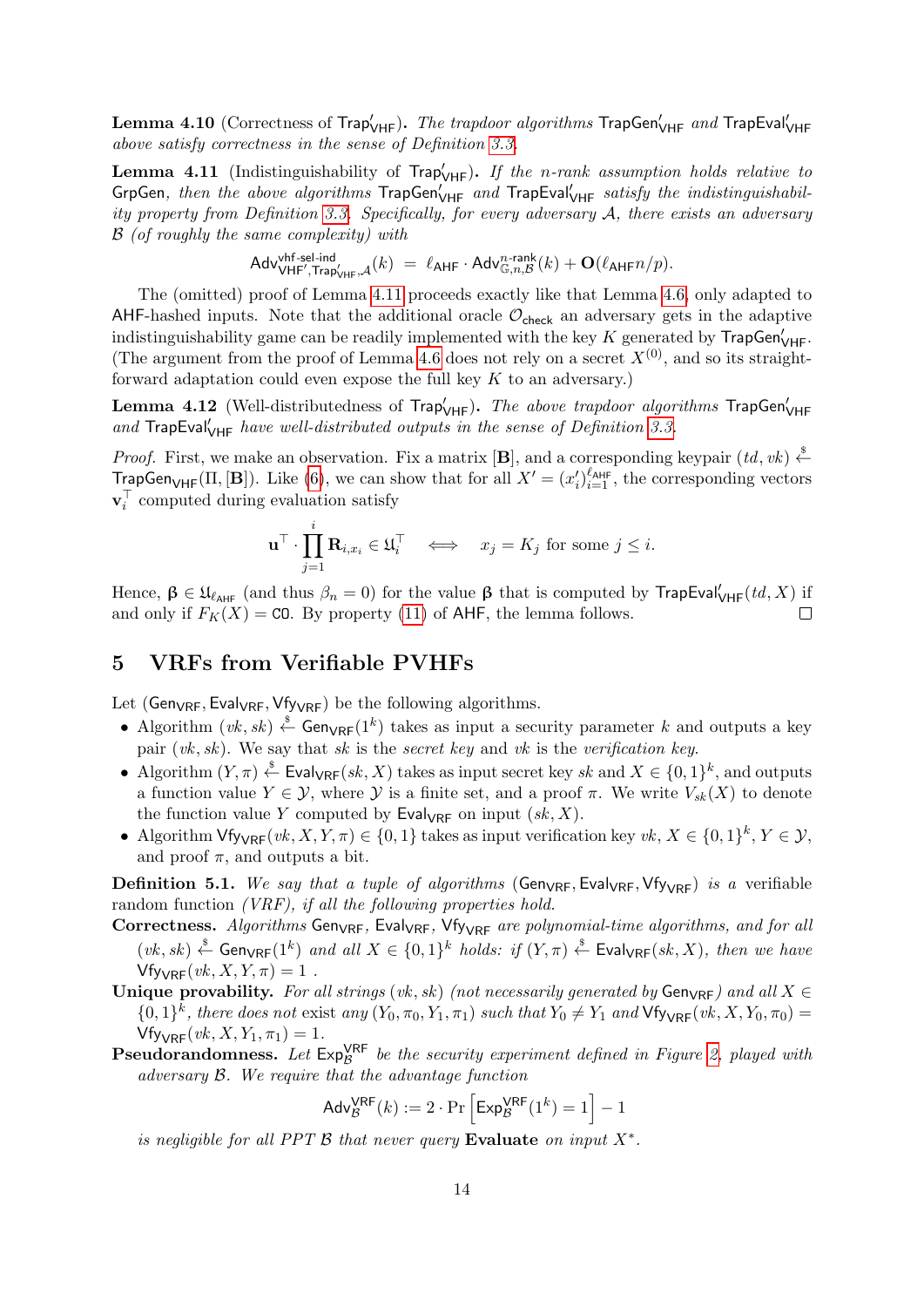| <b>Initialize</b> $(1^k)$ :                                        | Challenge $(X^*)$ :                                                                 | $Exp_{4}^{VRF}(1^k)$ :                                                                    |
|--------------------------------------------------------------------|-------------------------------------------------------------------------------------|-------------------------------------------------------------------------------------------|
| $b \leftarrow \{0, 1\}$                                            | $(Y_0, \pi) \stackrel{\$}{\leftarrow}$ Eval <sub>VRF</sub> $(sk, X^*)$              | $\boxed{vk} \overset{\$}{\leftarrow}$ Initialize $(1^k)$                                  |
| $(vk, sk) \stackrel{\$}{\leftarrow}$ Gen <sub>VRF</sub> $(1^k)$    | $Y_1 \overset{\hspace{0.1em}\mathsf{\scriptscriptstyle\$}}{\leftarrow} \mathcal{Y}$ | $X^* \overset{\$}{\leftarrow} A^{\text{Evaluate}}$                                        |
| Return $vk$                                                        | Return $Y_b$                                                                        | $Y_b \overset{\hspace{0.1em}\mathsf{\scriptscriptstyle\$}}{\leftarrow}$ Challenge $(X^*)$ |
|                                                                    |                                                                                     | $B \xleftarrow{\$} A^{\text{Evaluate}}$                                                   |
| Evaluate $(X)$ :                                                   |                                                                                     | <b>Return</b> $(B = b)$                                                                   |
| $(Y, \pi) \stackrel{\$}{\leftarrow}$ Eval <sub>VRF</sub> $(sk, X)$ |                                                                                     |                                                                                           |
| Return $(Y, \pi)$                                                  |                                                                                     |                                                                                           |

<span id="page-14-0"></span>Figure 2: The VRF security experiment.

#### 5.1 A Generic Construction from Verifiable PVHFs

Let (Gen<sub>VHF</sub>, Eval<sub>VHF</sub>, Vfy<sub>VHF</sub>) be a vector hash function according to Definition [3.1,](#page-4-0) and let (GrpGen, GrpVfy) be a certified bilinear group generator according to Definitions [2.1](#page-3-0) and [2.2.](#page-4-2) Let ( $Gen_{VRF}$ , Eval<sub>VRF</sub>, Vfy<sub>VRF</sub>) be the following algorithms.

**Key generation.** Gen<sub>VRF</sub>(1<sup>k</sup>) runs  $\Pi \stackrel{\$}{\leftarrow}$  GrpGen(1<sup>k</sup>) to generate bilinear group parameters, and then  $(ek, vk') \stackrel{\$}{\leftarrow}$  Gen<sub>VHF</sub>(II). Then it chooses a random vector  $\mathbf{w} \stackrel{\$}{\leftarrow} (\mathbb{Z}_p^*)^n$ , defines  $sk := (\Pi, ek, \mathbf{w})$  and  $vk := (\Pi, vk', [\mathbf{w}]),$  and outputs  $(vk, sk)$ .

**Function evaluation.** On input  $sk := (\Pi, ek, w)$  with  $w = (w_1, \ldots, w_n)^\top \in (\mathbb{Z}_p^*)^n$  and  $X \in$  $\{0,1\}^k$ , algorithm Eval<sub>VRF</sub>(sk, X) first runs

$$
([\mathbf{v}], \pi') \leftarrow \mathsf{Eval}_{\mathsf{VHF}}(ek, X).
$$

Then it computes the function value Y and an additional proof  $[\mathbf{z}] \in \mathbb{G}^n$  as

$$
Y := \prod_{i=1}^{n} \left[ \frac{v_i}{w_i} \right] \quad \text{and} \quad [\mathbf{z}] := \left[ (z_1, \dots, z_n)^\top \right] := \left[ \left( \frac{v_1}{w_1}, \dots, \frac{v_n}{w_n} \right)^\top \right]
$$

Finally, it sets  $\pi := ([v], \pi', [z])$  and outputs  $(Y, \pi)$ .

**Proof verification.** On input  $(vk, X, Y, \pi)$ , Vfy<sub>VRF</sub> outputs 0 if any of the following properties is not satisfied.

- 1. vk has the form  $vk = (\Pi, vk', [\mathbf{w}])$ , such that  $[\mathbf{w}] = ([w_1], \ldots, [w_n])$  and the bilinear group parameters and group elements contained in vk are valid. That is, it holds that  $\mathsf{GrpVfy}(\Pi) = 1$  and  $\mathsf{GrpVfy}(\Pi, [w_i]) = 1$  for all  $i \in \{1, \ldots, n\}.$
- 2.  $X \in \{0,1\}^k$ .
- 3.  $\pi$  has the form  $\pi = ([\mathbf{v}], \pi', [\mathbf{z}])$  with  $\mathsf{Vf}\mathsf{y}_{\mathsf{VHF}}(vk', [\mathbf{v}], \pi', X) = 1$  and both vectors  $[\mathbf{v}]$  and [z] contain only validly-encoded group elements, which can be checked by running GrpVfy.
- 4. It holds that and  $[z_i] = [v_i/w_i]$  for all  $i \in \{1, \ldots, n\}$  and  $Y = [\sum_{i=1}^n v_i/w_i]$ . This can be checked by testing

$$
e([z_i], [w_i]) \stackrel{?}{=} e([v_i], [1]) \quad \forall i \in \{1, \ldots, n\} \quad \text{and} \quad Y \stackrel{?}{=} \prod_{i=1}^n [z_i]
$$

If all the above checks are passed, then  $Vf_{VRF}$  outputs 1.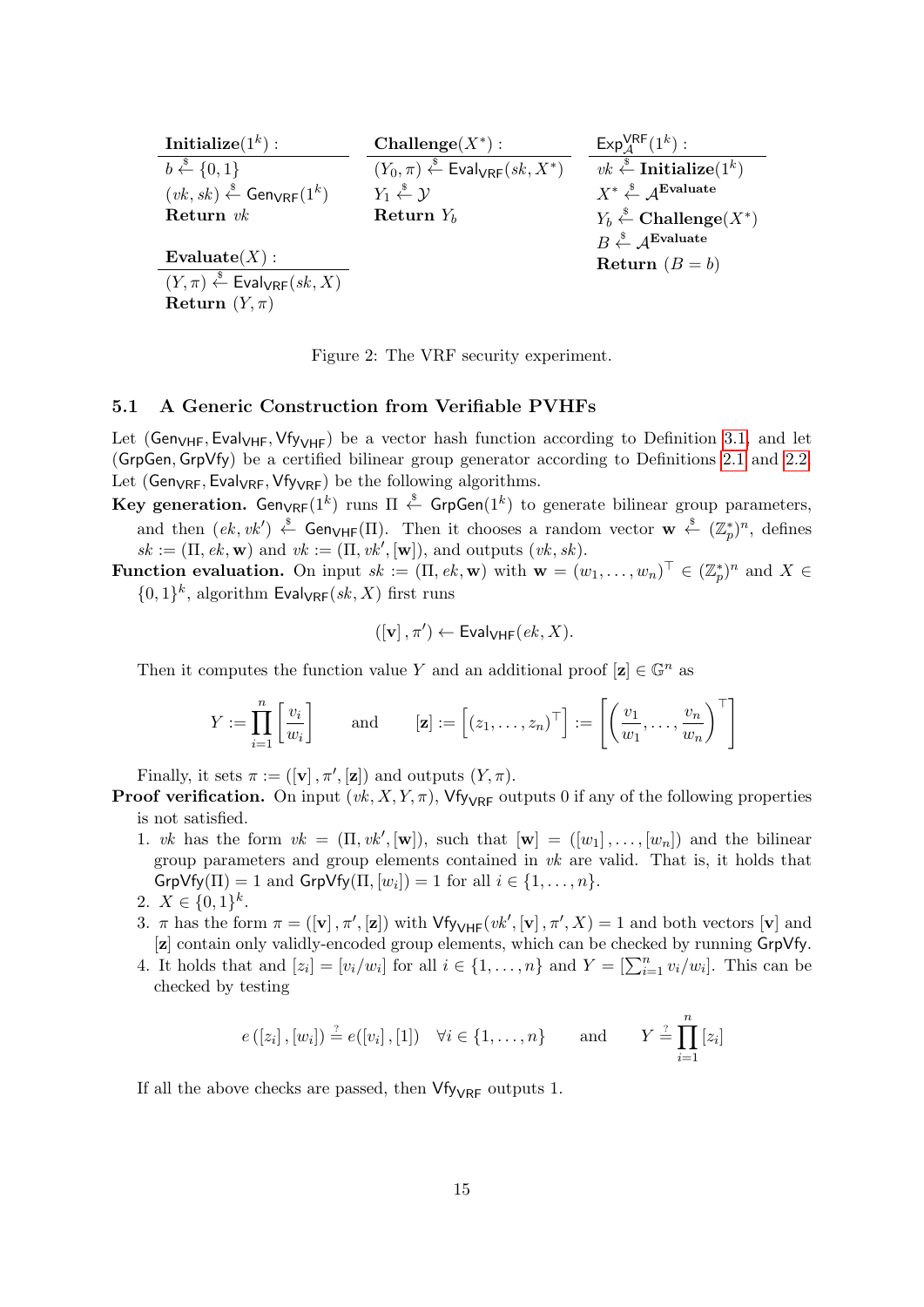#### 5.2 Correctness, Unique Provability, and Pseudorandomness

**Theorem 5.2** (Correctness and unique provability). The triplet of algorithms (Gen<sub>VRF</sub>, Eval<sub>VRF</sub>,  $Vf_{\text{VVRF}}$ ) forms a correct verifiable random function, and it satisfies the unique provability requirement in the sense of Definition [5.1.](#page-13-0)

Proof. Correctness is straightforward to verify, therefore we turn directly to unique provability. We have to show that there does not exist any  $(Y_0, \pi_0, Y_1, \pi_1)$  such that  $Y_0 \neq Y_1$  and  $Vf_{\text{VRF}}(vk, X, Y_0, \pi_0) = Vf_{\text{VVRF}}(vk, X, Y_1, \pi_1) = 1$ . Let us first make the following observations.

- First of all, note that  $Vf_{VRF}$  on input  $((\Pi, vk',[\mathbf{w}]), X, Y,([\mathbf{v}], \pi', (\mathbf{z}))$  checks whether  $\Pi$ contains valid certified bilinear group parameters by running  $GrpVf/(H)$ . Moreover, it checks whether all group elements contained in  $[w]$ ,  $[v]$ , and  $[z]$  are valid group elements with respect to Π. Thus, we may assume in the sequel that all these group elements are valid and have a unique encoding. In particular,  $[\mathbf{w}]$  is uniquely determined by *vk*.
- Furthermore, it is checked that  $X \in \{0,1\}^k$ . The unique provability property of the vector hash function (Gen<sub>VHF</sub>, Eval<sub>VHF</sub>, Vfy<sub>VHF</sub>) guarantees that for all strings  $vk' \in \{0, 1\}^*$  and all  $X \in \{0,1\}^k$  there does not exist any tuple  $([\mathbf{v}_0], \pi_0, [\mathbf{v}_1], \pi_1)$  with  $[\mathbf{v}_0] \neq [\mathbf{v}_1]$  and  $[\mathbf{v}_0], [\mathbf{v}_1] \in$  $\mathbb{G}^n$  such that

$$
\mathsf{Vf}_{\mathsf{YVHF}}(vk', [\mathbf{v}_0], \pi_0, X) = \mathsf{Vf}_{\mathsf{YVHF}}(vk', [\mathbf{v}_1], \pi_1, X) = 1
$$

Thus, we may henceforth use that there is only one unique vector of group elements  $[\mathbf{v}]$ which passes the test  $Vf_{V\setminus HF}(vk', [v], \pi', X) = 1$  performed by  $Vf_{V\setminus RF}$ . Thus,  $[v]$  is uniquely determined by X and the values  $\Pi$  and  $vk'$  contained in  $vk$ .

• Finally, note that  $Vf_{V\wedge F}$  tests whether  $[z_i] = [v_i/w_i]$  holds. Due to the fact that the bilinear group is certified, which guarantees that each group element has a unique encoding and that the bilinear map is non-degenerate, for each  $i \in \{1, \ldots, n\}$  there exists only one unique group element encoding  $[z_i]$  such that the equality  $[z_i] = [v_i/w_i]$  holds.

Therefore the value  $Y = \prod_{i=1}^{n} [z_i]$  is uniquely determined by [**v**] and [**w**], which in turn are uniquely determined by  $X$  and the verification key  $vk$ .  $\Box$ 

**Assumption 5.3.** The  $(n-1)$ -linear assumption states that  $[\mathbf{c}, \mathbf{d}, \sum_{i=1}^{n} d_i/c_i] \stackrel{c}{\approx} [\mathbf{c}, \mathbf{d}, r]$ , where  $\mathbf{c} = (c_1, \ldots, c_n)^\top \in (\mathbb{Z}_p^*)^n$ ,  $\mathbf{d} = (d_1, \ldots, d_n)^\top \in \mathbb{Z}_p^n$ , and  $r \in \mathbb{Z}_p$  are uniformly random. That is, we require that

$$
\mathsf{Adv}_{\mathcal{A}}^{(n-1)\text{-lin}}(k) := \Pr\left[\mathcal{A}([\mathbf{c}, \mathbf{d}, \sum_{i=1}^{n} d_i/c_i]) = 1\right] - \Pr\left[\mathcal{A}([\mathbf{c}, \mathbf{d}, r]) = 1\right]
$$

is negligible for every PPT adversary A.

We remark that the above formulation is an equivalent formulation of the standard  $(n-1)$ linear assumption, cf. [\[21,](#page-20-13) Page 9], for instance.

**Theorem 5.4** (Pseudorandomness). If (Gen<sub>VHF</sub>, Eval<sub>VHF</sub>, Vfy<sub>VHF</sub>) is an adaptivly programmable VHF in the sense of Definition [3.1](#page-4-0) and the  $(n-1)$ -linear assumption holds relative to GrpGen, then algorithms (Gen<sub>VRF</sub>, Eval<sub>VRF</sub>, Vfy<sub>VRF</sub>) form a verifiable random function which satisfies the pseudorandomness requirement in the sense of Definition [5.1.](#page-13-0)

Proof sketch. The proof is based on a reduction to the indistinguishability and well-distributedness of the programmable vector hash function. The well-distributedness yields a leverage to embed the given instance of the  $(n - 1)$ -linear assumption in the view of the adversary, following the approach sketched already in the introduction. Given the PVHF as a powerful building block, the remaining main difficulty of the proof lies in dealing with the fact that the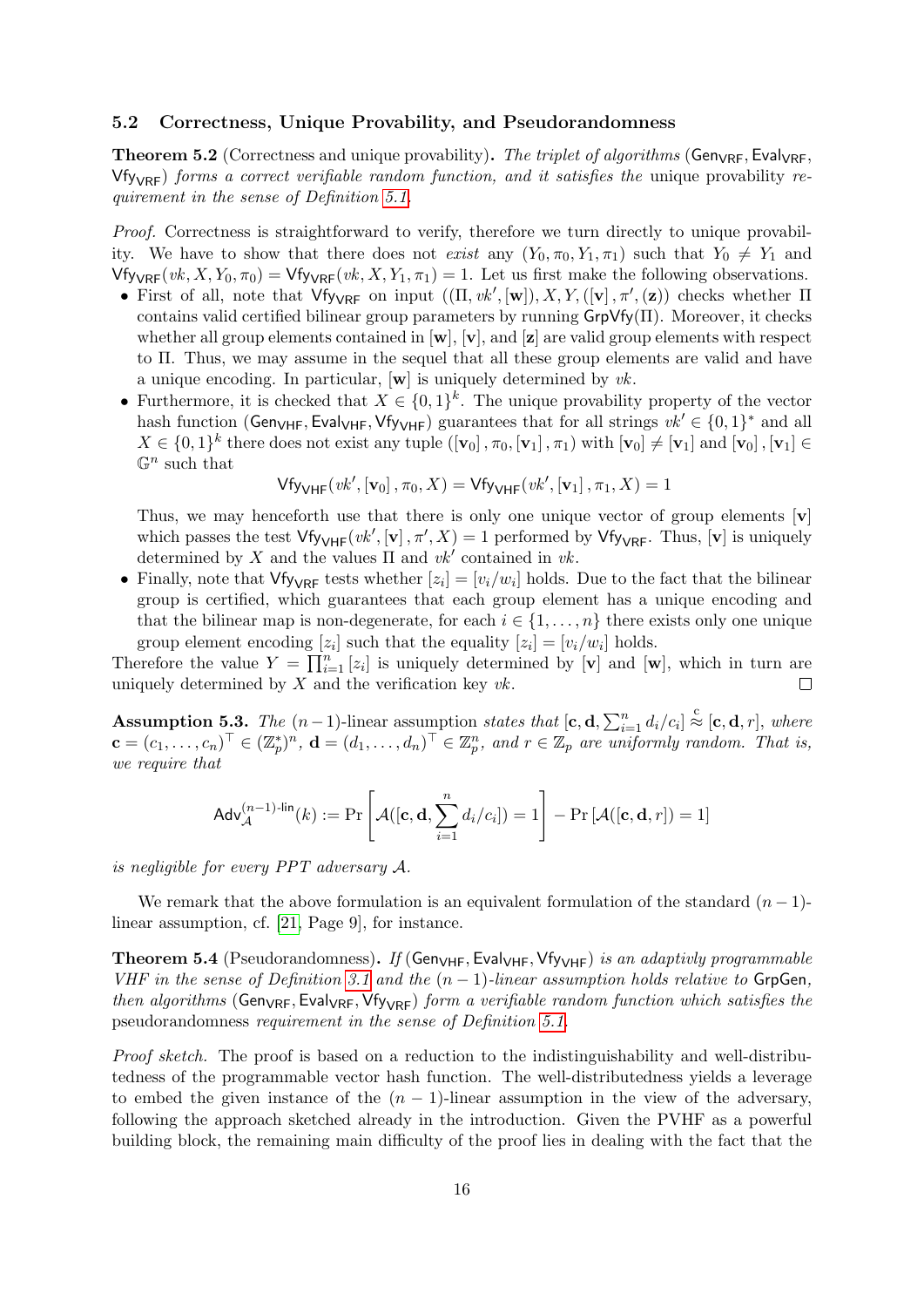"partitioning" proof technique provided by PVHFs is incompatible with "decisional" complexity assumptions. This is a well-known difficulty, which appeared in many previous works. It stems from the fact that different sequences of queries of the VRF-adversary may lead to different abort probabilities in the security proof. We can overcome this issue by employing the standard artificial abort technique [\[44\]](#page-22-1), which has also been used to prove security of Waters' IBE scheme [\[44\]](#page-22-1) and the VRF of Hohenberger and Waters [\[28\]](#page-21-4), for example.

*Proof.* Let  $A$  be an adversary in the VRF security experiment from Definition [5.1.](#page-13-0) We will construct an adversary B on the  $(n - 1)$ -linear assumption, which simulates the VRF pseudorandomness security experiment for A. However, before we can construct this adversary, we have to make some changes to the security experiment. Consider the following sequence of games, where we let  $Exp_A^i(1^k)$  denote the experiment executed in Game i and we write  $\mathsf{Adv}^i_{\mathcal{A}}(k) := \Pr\left[\mathsf{Exp}^i_{\mathcal{A}}(1^k) = 1\right]$  to denote the advantage of  $\mathcal{A}$  in Game *i*.

<span id="page-16-0"></span>Game 0. This is the original VRF security experiment, executed with algorithms ( $Gen_{VRF}$ , Eval<sub>VRF</sub>,  $Vf_{V\vee RF}$  as constructed above. Clearly, we have

$$
\mathsf{Adv}^0_{\mathcal{A}}(k) = \mathsf{Adv}^{\mathsf{VRF}}_{\mathcal{A}}(k)
$$

In the sequel we write  $vk'_0$  to denote the VHF-key generated by  $(vk'_0, ek) \stackrel{\$}{\leftarrow}$  Gen<sub>VHF</sub>(II) in the experiment.

<span id="page-16-1"></span>Game 1. This game proceeds exactly as before, except that it additionally samples a uniformly random invertible matrix  $\mathbf{B} \stackrel{\hspace{0.1em}\mathsf{\scriptscriptstyle\$}}{\leftarrow} \mathrm{GL}_n(\mathbb{Z}_p)$  and generates an *additional* key for the vector hash function as  $(vk'_1, td) \stackrel{\$}{\leftarrow}$  TrapGen<sub>VHF</sub>( $\Pi$ , [B]), which is *not* given to the adversary. That is, the adversary in Game [1](#page-16-1) receives as input a VRF verification key  $vk = (\Pi, vk'_0, [\mathbf{w}]),$ where  $vk'_0$  is generated by  $Gen_{VHF}$ , exactly as in Game [0.](#page-16-0)

Whenever A issues an **Evaluate** $(X^{(i)})$ -query on some input  $X^{(i)}$ , the experiment proceeds as in Game [0,](#page-16-0) and additionally computes  $((\beta_1,\ldots,\beta_n),\pi) \stackrel{\hspace{0.1em}\mathsf{\scriptscriptstyle\$}}{\leftarrow}$  TrapEval<sub>VHF</sub>(*td*,  $X^{(i)}$ ). If  $\beta_n \neq 0$ , then the experiment aborts and outputs a random bit. Moreover, when A issues a **Challenge** $(X^{(0)})$ query, then the experiment computes  $((\beta_1,\ldots,\beta_n),\pi)\stackrel{\hspace{0.1em}\mathsf{\scriptscriptstyle\$}}{\leftarrow}$  TrapEval<sub>VHF</sub> $(td,X^{(0)})$ . If  $\beta_n=0$ , then the experiment aborts and outputs a random bit.

The well-distributedness of the PVHF guarantees that there is a polynomial poly such that for all possible queries  $X^{(0)}, X^{(1)}, \ldots, X^{(q)}$  the probability that the experiment is not aborted is at least

$$
\Pr\left[\beta_n^{(0)} = 0 \land \beta_n^{(i)} \neq 0 \,\,\forall i \in \{1, \dots, q\}\right] \ge 1/\mathsf{poly}(k) \ge \lambda
$$

where  $\lambda$  is a non-negligible lower bound on the probability of not aborting.

Artificial abort. Note that the probability that the experiment aborts depends on the particular sequence of queries issued by  $A$ . This is problematic, because different sequences of queries may have different abort probabilities (cf. Appendix [A\)](#page-22-2). Therefore the experiment in Game [1](#page-16-1) performs an additional artificial abort step, which ensures that the experiment is aborted with always the (almost) same probability  $1 - \lambda$ , independent of the particular sequence of queries issued by A. To this end, the experiment proceeds as follows.

After  $A$  terminates and outputs a bit  $B$ , the experiment estimates the concrete abort probability  $\eta(\mathbf{X})$  for the sequence of queries  $\mathbf{X} := (X^{(0)}, \dots, X^{(q)})$  issued by A. To this end, the experiment:

1. Computes an estimate  $\eta'$  of  $\eta(\mathbf{X})$ , by R-times repeatedly sampling trapdoors  $(vk'_j, td_j) \stackrel{\$}{\leftarrow}$ **TrapGen<sub>VHF</sub>**( $\Pi$ , [**B**]) and checking whether  $\beta_n^{(0)} = 0$  or  $\beta_n^{(i)} \neq 0$ , where

$$
((\beta_1^{(i)},\ldots,\beta_n^{(i)}),\pi) \leftarrow \mathsf{TrapEval}_{\mathsf{VHF}}(\mathit{td}_j,X^{(i)}) \quad \text{for} \quad i \in \{0,\ldots,q\}
$$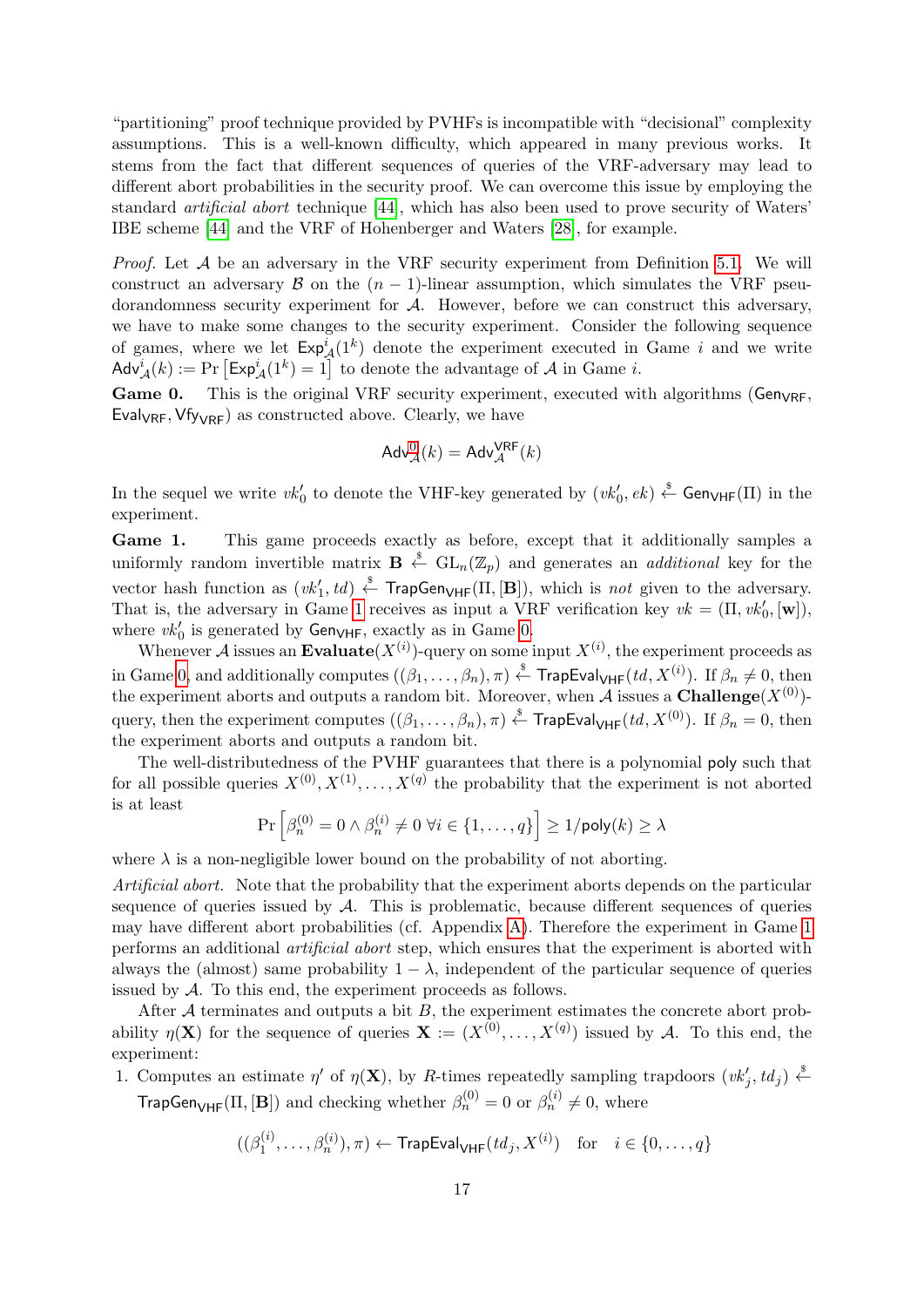for sufficiently large R. Here  $\epsilon$  is defined such that  $2 \cdot \epsilon$  is a lower bound on the advantage of  $A$  in the original security experiment.

2. If  $\eta' \geq \lambda$ , then the experiment aborts artificially with probability  $(\eta' - \lambda)/\eta'$ , and outputs a random bit.

Note that if  $\eta'$  was exact, that is,  $\eta' = \eta(\mathbf{X})$ , then the total probability of not aborting would always be  $\eta(\mathbf{X}) \cdot (1 - (\eta' - \lambda)/\eta') = \lambda$ , independent of the particular sequence of queries issued by A. In this case we would have  $\text{Adv}^1_{\mathcal{A}}(k) = \lambda \cdot \text{Adv}^0_{\mathcal{A}}(k)$  $\text{Adv}^1_{\mathcal{A}}(k) = \lambda \cdot \text{Adv}^0_{\mathcal{A}}(k)$  $\text{Adv}^1_{\mathcal{A}}(k) = \lambda \cdot \text{Adv}^0_{\mathcal{A}}(k)$  $\text{Adv}^1_{\mathcal{A}}(k) = \lambda \cdot \text{Adv}^0_{\mathcal{A}}(k)$  $\text{Adv}^1_{\mathcal{A}}(k) = \lambda \cdot \text{Adv}^0_{\mathcal{A}}(k)$ . However, the estimate  $\eta'$  of  $\eta(\mathbf{X})$  is not necessarily exact. By applying the standard analysis technique from [\[44\]](#page-22-1) (see also [\[17,](#page-20-14) [28\]](#page-21-4)), one can show that setting  $R := \mathbf{O}(\epsilon^{-2} \ln(1/\epsilon) \lambda^{-1} \ln(1/\lambda))$  is sufficient to obtain

$$
\mathsf{Adv}^1_{\mathcal{A}}(k) \geq \mathbf{O}(\epsilon \cdot \lambda) \cdot \mathsf{Adv}^0_{\mathcal{A}}(k)
$$

<span id="page-17-0"></span>Game 2. The experiment now provides the adversary with the *trapdoor* VHF verification key  $vk'_1$ , by including it in the VRF verification key  $vk = (\Pi, vk'_1, [\mathbf{z}])$  in place of  $vk'_0$ . Moreover, the experiment now evaluates the VHF on inputs X by running  $(\beta, \pi) \stackrel{\$}{\leftarrow}$  TrapEval<sub>VHF</sub>(td, X) and then computing  $[v] := [B] \cdot \beta$ . The rest of the experiment proceeds exactly as before.

We claim that any adversary  $A$  distinguishing Game [2](#page-17-0) from Game [1](#page-16-1) implies an adversary  $\beta$  breaking the indistinguishability of the VHF according to Definition [3.3.](#page-6-1) Adversary  $\mathcal{B}^{\mathcal{O}_b,\mathcal{O}_{\mathsf{check}}}(vk'_b)$  receives as input a verification key  $vk'_b$ , which is either generated by  $\mathsf{Gen}_{\mathsf{VHF}}(\Pi)$ or TrapGen<sub>VHF</sub>( $\Pi$ ,  $[\mathbf{B}]$ ) for a uniformly invertible random matrix **B**. It simulates the security experiment from Game [2](#page-17-0) for A as follows.

- The given VHF verification key  $vk'_b$  is embedded in the VRF verification key  $vk = (\Pi, vk'_b, [\mathbf{z}]),$ where  $b$  is the random bit chosen by the indistinguishability security experiment played by B. All other values are computed exactly as before.
- In order to evaluate the VHF on input X,  $\beta$  is able to query its oracle  $\mathcal{O}_b$ , which either computes and returns  $([\mathbf{v}], \pi) \leftarrow \mathsf{Eval}_{\mathsf{VHF}}(ek, X)$  (in case  $b = 0$ ), or it computes  $(\beta, \pi) \leftarrow$ TrapEval<sub>VHF</sub>(td, X) and returns  $[\mathbf{v}] := [\mathbf{B}] \cdot \mathbf{\beta}$  (in case  $b = 1$ ).
- To test whether a given value X requires a (non-artificial) abort, B queries  $\mathcal{O}_{\text{check}}(X)$ , which returns 1 if and only if  $((\beta_1,\ldots,\beta_n),\pi) \leftarrow$  TrapEval<sub>VHF</sub> $(td)$  with  $\beta_n \neq 0$ .
- The artificial abort step is performed by  $\beta$  exactly as in Game [1.](#page-16-1)

Note that if  $b = 0$ , then the view of A is identical to Game [1,](#page-16-1) while if  $b = 1$  then it is identical to Game [2.](#page-17-0) Thus, by the adaptive indistinguishability of the VHF, we have

$$
\mathsf{Adv}^2_{\mathcal{A}}(k) \geq \mathsf{Adv}^1_{\mathcal{A}}(k) - \mathsf{negl}(k)
$$

for some negligible function  $\mathsf{negl}(k)$ .

<span id="page-17-1"></span>Game 3. Finally, we have to make one last technical modification before we are able to describe our reduction to the  $(n - 1)$ -linear assumption. Game [3](#page-17-1) proceeds exactly as before, except that matrix [B] has a slightly different distribution. In Game [2,](#page-17-0)  $B \leftarrow \text{GL}_n(\mathbb{Z}_p)$  is chosen uniformly random (and invertible). In Game [3,](#page-17-1) we instead choose matrix B by sampling  $\mathbf{b}_1,\ldots,\mathbf{b}_{n-1} \stackrel{\hspace{0.1em}\mathsf{\scriptscriptstyle\$}}{\leftarrow} (\mathbb{Z}_p^*)^n$  and  $\mathbf{b}_n \stackrel{\hspace{0.1em}\mathsf{\scriptscriptstyle\$}}{\leftarrow} \mathbb{Z}_p^n$ , defining  $\mathbf{B} := (\mathbf{b}_1,\ldots,\mathbf{b}_n)$ , and then computing  $[\mathbf{B}]$ . Thus, we ensure that the first  $n-1$  vectors do not have any component which equals the identity element. This is done to adjust the distribution of [B] to the distribution chosen by our reduction algorithm.

By applying the union bound, we have  $|\mathsf{Adv}_{\mathcal{A}}^3(k) - \mathsf{Adv}_{\mathcal{A}}^2(k)| \leq n^2/p$  $|\mathsf{Adv}_{\mathcal{A}}^3(k) - \mathsf{Adv}_{\mathcal{A}}^2(k)| \leq n^2/p$  $|\mathsf{Adv}_{\mathcal{A}}^3(k) - \mathsf{Adv}_{\mathcal{A}}^2(k)| \leq n^2/p$  $|\mathsf{Adv}_{\mathcal{A}}^3(k) - \mathsf{Adv}_{\mathcal{A}}^2(k)| \leq n^2/p$  $|\mathsf{Adv}_{\mathcal{A}}^3(k) - \mathsf{Adv}_{\mathcal{A}}^2(k)| \leq n^2/p$ . Since *n* is polynomially bounded and  $log(p) \in \Omega(k)$ , we have

$$
\mathsf{Adv}^3_{\mathcal{A}}(k) \geq \mathsf{Adv}^2_{\mathcal{A}}(k) - \mathsf{negl}(k)
$$

for some negligible function  $\mathsf{negl}(k)$ .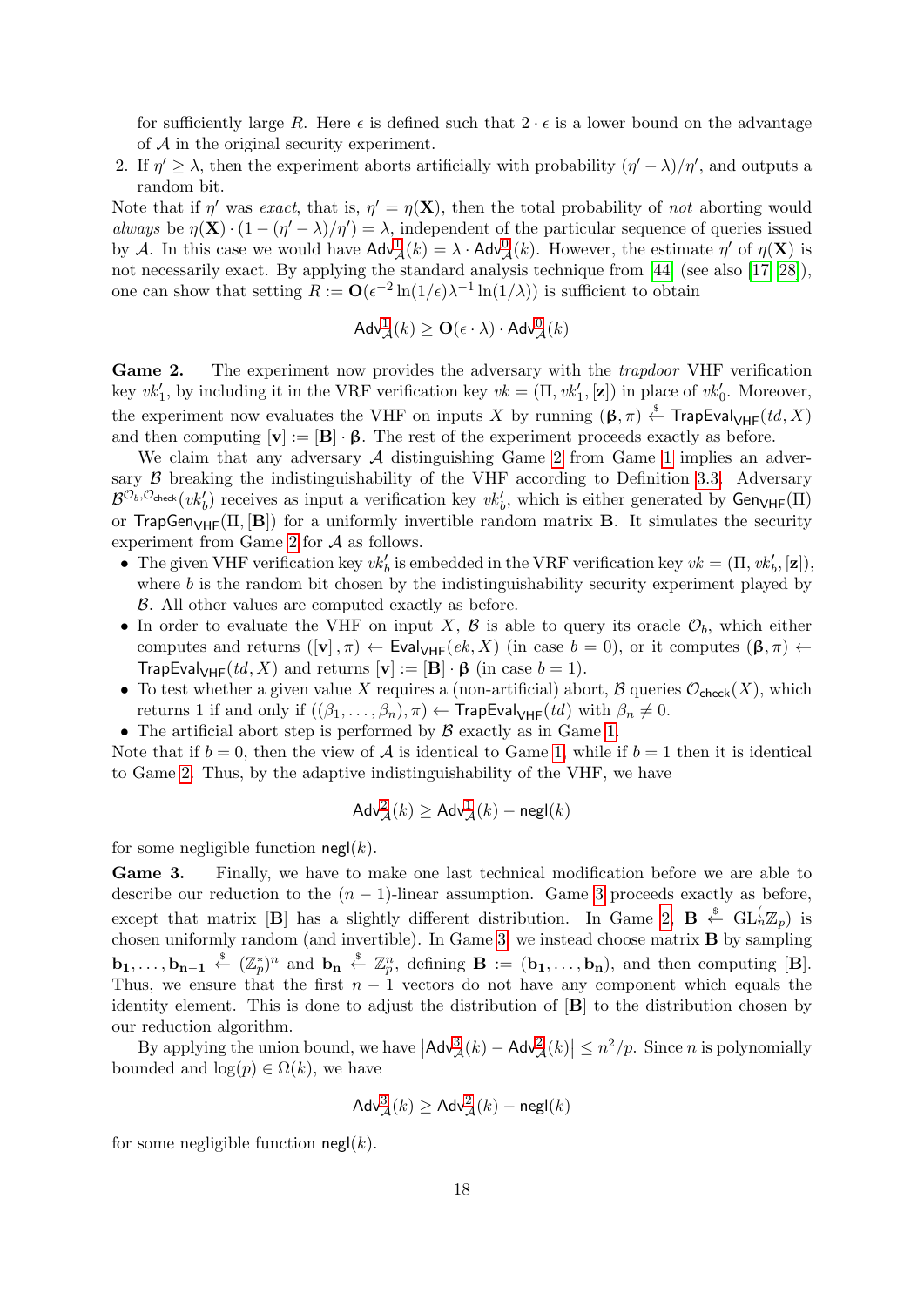The reduction to the  $(n - 1)$ -linear assumption. In this game, we describe our actual reduction algorithm B. Adversary B receives as input a  $(n-1)$ -linear challenge  $[\mathbf{c}, \mathbf{d}, t]$ , where  $\mathbf{c} = (c_1, \ldots, c_n)^\top \stackrel{\$}{\leftarrow} (\mathbb{Z}_p^*)^n$ ,  $\mathbf{d} \stackrel{\$}{\leftarrow} \mathbb{Z}_p^n$ , and either  $t = \sum_{i=1}^n d_i/c_i$  or  $t \stackrel{\$}{\leftarrow} \mathbb{Z}_p$ . It simulates the VRF security experiment exactly as in Game [3,](#page-17-1) with the following differences.

Initialization and set-up of parameters. Matrix  $[B]$  is computed as follows. First,  $\beta$ chooses  $n(n-1)$  random integers  $\alpha_{i,j} \stackrel{\$}{\leftarrow} \mathbb{Z}_p^*$  for  $i \in \{1, \ldots, n-1\}$  and  $j \in \{1, \ldots, n\}$ . Then it sets  $[\mathbf{b_i}] := (\alpha_{i,1}c_1,\ldots,\alpha_{i,n},c_n)^\top$  and  $[\mathbf{b_n}] := [\mathbf{d}]$ , and finally  $[\mathbf{B}] := [\mathbf{b_1},\ldots,\mathbf{b_n}]$ . Vector  $[\mathbf{w}]$  is set to  $[\mathbf{w}] := [\mathbf{c}]$ .

Note that matrix  $[\mathbf{B}]$  and vector  $[\mathbf{w}]$  are distributed exactly as in Game [3.](#page-17-1) Observe also that the first  $n-1$  column vectors of [B] depend on c, while the last vector is equal to d.

**Answering Evaluate-queries.** Whenever A issues an Evaluate-query on input  $X^{(j)}$ , then *B* computes  $\beta = (\beta_1, ..., \beta_n)^T$  ← TrapEval<sub>VHF</sub>(*td*, *X*<sup>(*j*)</sup>). If  $\beta_n \neq 0$ , then *B* aborts and outputs a random bit. Otherwise it computes

$$
[\mathbf{v}] := [\mathbf{B} \cdot \beta] = [(\mathbf{b_1}, \dots, \mathbf{b_{n-1}}) \cdot (\beta_1, \dots, \beta_{n-1})^\top] = [(\gamma_1 c_1, \dots, \gamma_n c_n)^\top]
$$

for integers  $\gamma_1, \ldots, \gamma_n$ , which are efficiently computable from  $\beta$  and the  $\alpha_{i,j}$ -values chosen by  $\beta$ above. Here we use that  $\beta_n = 0$  holds for all **Evaluate**-queries that do not cause an abort.

Next, B computes the proof elements in [**z**] by setting  $[z_i] := [\gamma_i]$  for all  $i \in \{1, \ldots, n\}$ . Note that, due to our setup of  $[w]$ , it holds that

$$
[\gamma_i] = \left[\frac{\gamma_i c_i}{c_i}\right] = \left[\frac{v_i}{w_i}\right]
$$

thus all proof elements can be computed correctly by  $\beta$ . Finally,  $\beta$  sets

$$
Y := \prod_{i=1}^{n} [z_i] = \left[\sum_{i=1}^{n} z_i\right]
$$

which yields the correct function value. Thus, all **Evaluate**-queries can be answered by  $\beta$ exactly as in Game [3.](#page-17-1)

Answering the Challenge-query. When A issues a Challenge-query on input  $X^{(0)}$ , then B computes  $\beta = (\beta_1, \ldots, \beta_n)^\top \leftarrow \textsf{TrapEval}_{\textsf{VHF}}(td, X^{(0)}).$  If  $\beta_n = 0,$  then B aborts and outputs a random bit. Otherwise again it computes the  $\gamma_i$ -values in

$$
\begin{aligned} [\mathbf{v}] &:= [\mathbf{B} \cdot \beta] = \left[ (\mathbf{b}_1, \dots, \mathbf{b}_{n-1}) \cdot (\beta_1, \dots, \beta_{n-1})^\top + \mathbf{b}_n \cdot \beta_n \right] \\ &= \left[ (\gamma_1 c_1, \dots, \gamma_n c_n)^\top + \mathbf{d} \cdot \beta_n \right] \end{aligned}
$$

Writing  $v_i$  and  $d_i$  to denote the *i*-th component of **v** and **d**, respectively, it thus holds that  $v_i = \gamma_i c_i + d_i \beta_n$ . Observe that then the function value is

$$
Y = \left[\sum_{i=1}^{n} \frac{v_i}{c_i}\right] = \left[\sum_{i=1}^{n} \frac{\gamma_i c_i + d_i \beta_n}{c_i}\right]
$$

B computes and outputs  $[t \cdot \beta_n] \cdot [\sum_{i=1}^n \gamma_i] = [t \cdot \beta_n + \sum_{i=1}^n \gamma_i].$  Observe that if  $[t] =$  $[\sum_{i=1}^{n} d_i/c_i]$ , then it holds that

$$
\left[t \cdot \beta_n + \sum_{i=1}^n \gamma_i\right] = \left[\beta_n \cdot \sum_{i=1}^n \frac{d_i}{c_i} + \sum_{i=1}^n \frac{\gamma_i c_i}{c_i}\right] = \left[\sum_{i=1}^n \frac{\gamma_i c_i + d_i \beta_n}{c_i}\right] = Y
$$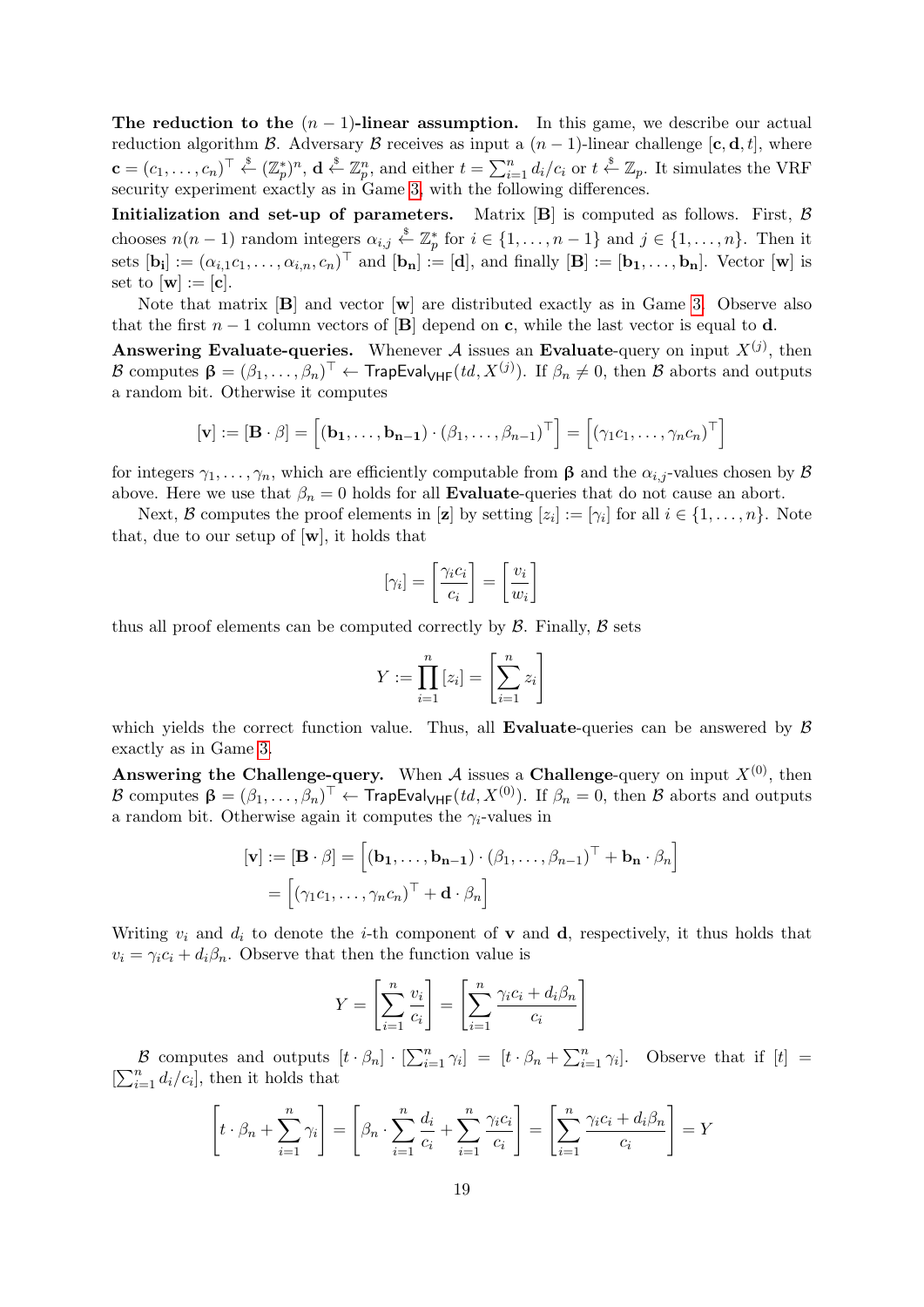Thus, if  $[t] = \left[\sum_{i=1}^{n} d_i/c_i\right]$ , then  $\beta$  outputs the correct function value Y. However, if  $[t]$  is uniformly random, then  $\beta$  outputs a uniformly random group element.

Finally,  $\beta$  performs an artificial abort step exactly as in Game [2.](#page-17-0) Note that  $\beta$  provides a perfect simulation of the experiment in Game [3,](#page-17-1) which implies that

$$
\mathsf{Adv}_{\mathcal{B}}^{(n-1)\text{-lin}}(k) = \mathsf{Adv}_{\mathcal{A}}^{3}(k)
$$

which is non-negligible, if  $\mathsf{Adv}_{\mathcal{A}}^{\mathsf{VRF}}(k)$  is.

## References

- <span id="page-19-5"></span>[1] Michel Abdalla, Dario Catalano, and Dario Fiore. "Verifiable Random Functions from Identity-Based Key Encapsulation". In: Proc. EUROCRYPT 2009. Vol. 5479. Lecture Notes in Computer Science. Springer, 2009, pp. 554–571.
- <span id="page-19-3"></span>[2] Michel Abdalla, Dario Catalano, and Dario Fiore. "Verifiable Random Functions: Relations to Identity-Based Key Encapsulation and New Constructions". In: J. Cryptology 27.3 (2014), pp. 544–593.
- <span id="page-19-9"></span>[3] Michel Abdalla, Dario Fiore, and Vadim Lyubashevsky. "From Selective to Full Security: Semi-generic Transformations in the Standard Model". In: Proc. Public Key Cryptography 2012. Vol. 7293. Lecture Notes in Computer Science. Springer, 2012, pp. 316– 333.
- <span id="page-19-0"></span>[4] Man Ho Au, Willy Susilo, and Yi Mu. "Practical Compact E-Cash". In: Information Security and Privacy, 12th Australasian Conference, ACISP 2007, Townsville, Australia, July 2-4, 2007, Proceedings. 2007, pp. 431–445.
- <span id="page-19-1"></span>[5] Mira Belenkiy, Melissa Chase, Markulf Kohlweiss, and Anna Lysyanskaya. "Compact E-Cash and Simulatable VRFs Revisited". In: Proc. Pairing 2009. Vol. 5671. Lecture Notes in Computer Science. Springer, 2009, pp. 114–131.
- <span id="page-19-10"></span>[6] Mihir Bellare and Thomas Ristenpart. "Simulation without the Artificial Abort: Simplified Proof and Improved Concrete Security for Waters' IBE Scheme". In: Proc. EURO-CRYPT 2009. Vol. 5479. Lecture Notes in Computer Science. Springer, 2009, pp. 407– 424.
- <span id="page-19-6"></span>[7] Mihir Bellare and Moti Yung. "Certifying Cryptographic Tools: The Case of Trapdoor Permutations". In: Proc. CRYPTO 1992. Vol. 740. Lecture Notes in Computer Science. Springer, 1993, pp. 442–460.
- <span id="page-19-7"></span>[8] Mihir Bellare and Moti Yung. "Certifying Permutations: Noninteractive Zero-Knowledge Based on Any Trapdoor Permutation". In: J. Cryptology 9.3 (1996), pp. 149–166.
- <span id="page-19-8"></span>[9] Dan Boneh and Xavier Boyen. "Secure Identity Based Encryption Without Random Oracles". In: Proc. CRYPTO 2004. Vol. 3152. Lecture Notes in Computer Science. Springer, 2004, pp. 443–459.
- <span id="page-19-4"></span>[10] Dan Boneh, Xavier Boyen, and Hovav Shacham. "Short Group Signatures". In: Proc. CRYPTO 2004. Vol. 3152. Lecture Notes in Computer Science. Springer, 2004, pp. 41– 55.
- <span id="page-19-2"></span>[11] Dan Boneh, Hart William Montgomery, and Ananth Raghunathan. "Algebraic pseudorandom functions with improved efficiency from the augmented cascade". In: Proc. ACM Conference on Computer and Communications Security 2010. ACM, 2010, pp. 131–140.

 $\Box$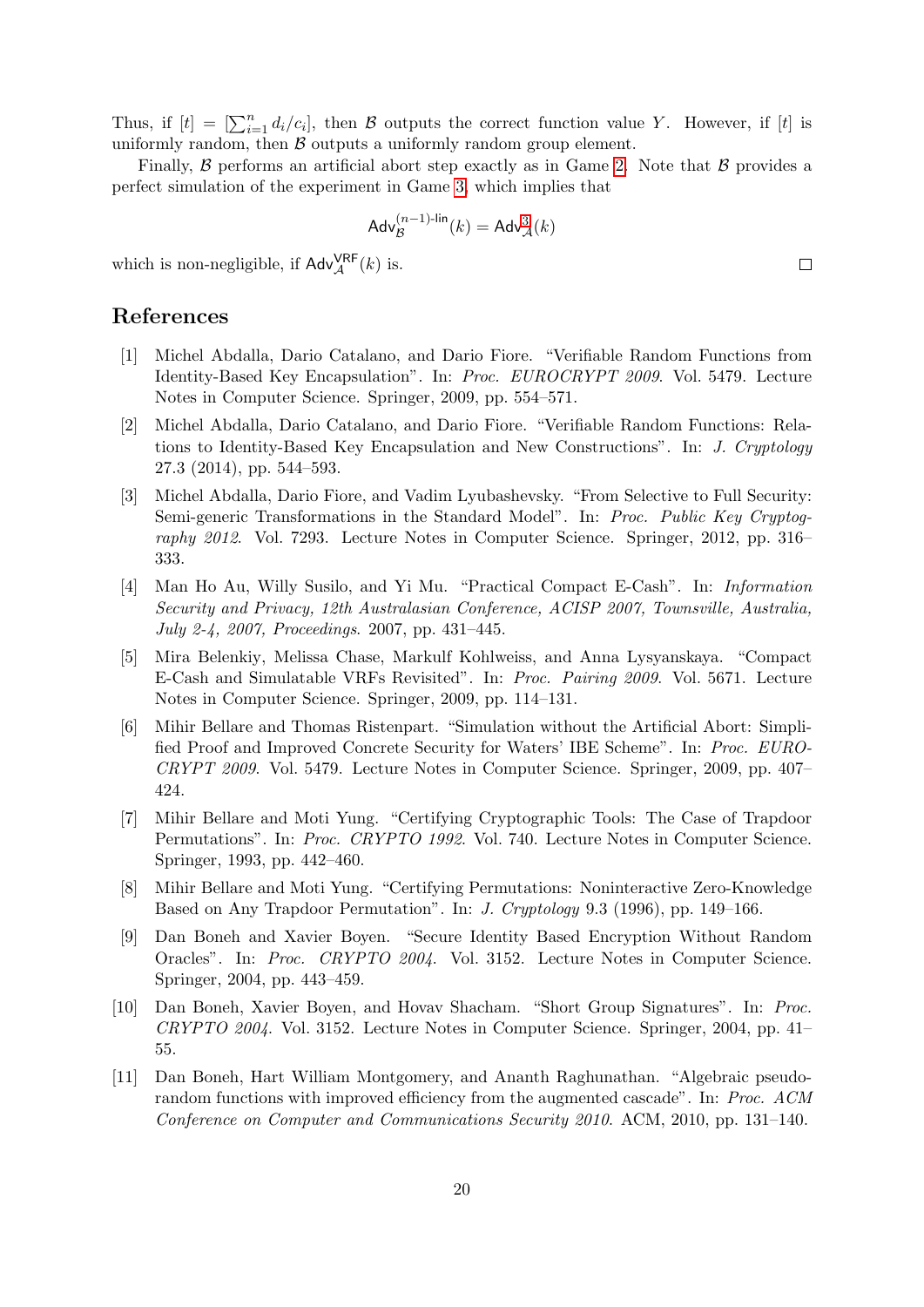- <span id="page-20-10"></span>[12] Dan Boneh, Shai Halevi, Michael Hamburg, and Rafail Ostrovsky. "Circular-Secure Encryption from Decision Diffie-Hellman". In: Proc. CRYPTO 2008. Vol. 5157. Lecture Notes in Computer Science. Springer, 2008, pp. 108–125.
- <span id="page-20-2"></span>[13] Zvika Brakerski, Shafi Goldwasser, Guy N. Rothblum, and Vinod Vaikuntanathan. "Weak Verifiable Random Functions". In: Proc. TCC 2009. Vol. 5444. Lecture Notes in Computer Science. Springer, 2009, pp. 558–576.
- <span id="page-20-12"></span>[14] David Cash, Dennis Hofheinz, Eike Kiltz, and Chris Peikert. "Bonsai Trees, or How to Delegate a Lattice Basis". In: Proc. EUROCRYPT 2010. Vol. 6110. Lecture Notes in Computer Science. Springer, 2010, pp. 523–552.
- <span id="page-20-8"></span>[15] Melissa Chase and Anna Lysyanskaya. "Simulatable VRFs with Applications to Multitheorem NIZK". in: Proc. CRYPTO 2007. Vol. 4622. Lecture Notes in Computer Science. Springer, 2007, pp. 303–322.
- <span id="page-20-5"></span>[16] Melissa Chase and Sarah Meiklejohn. "Déjà Q: Using Dual Systems to Revisit q-Type Assumptions". In: Proc. EUROCRYPT 2014. Vol. 8441. Lecture Notes in Computer Science. Springer, 2014, pp. 622–639.
- <span id="page-20-14"></span>[17] Sanjit Chatterjee and Palash Sarkar. On (Hierarchical) Identity Based Encryption Protocols with Short Public Parameters (With an Exposition of Waters' Artificial Abort Technique). Cryptology ePrint Archive, Report 2006/279. <http://eprint.iacr.org/>. 2006.
- <span id="page-20-0"></span>[18] Jung Hee Cheon. "Security Analysis of the Strong Diffie-Hellman Problem". In: Proc. EUROCRYPT 2006. Vol. 4004. Lecture Notes in Computer Science. Springer, 2006, pp. 1–11.
- <span id="page-20-7"></span>[19] Yevgeniy Dodis. "Efficient Construction of (Distributed) Verifiable Random Functions". In: Proc. Public Key Cryptography 2003. Vol. 2567. Lecture Notes in Computer Science. Springer, 2002, pp. 1–17.
- <span id="page-20-1"></span>[20] Yevgeniy Dodis and Aleksandr Yampolskiy. "A Verifiable Random Function with Short Proofs and Keys". In: Proc. Public Key Cryptography 2005. Vol. 3386. Lecture Notes in Computer Science. Springer, 2005, pp. 416–431.
- <span id="page-20-13"></span>[21] Alex Escala, Gottfried Herold, Eike Kiltz, Carla Ràfols, and Jorge Villar. An Algebraic Framework for Diffie-Hellman Assumptions. Cryptology ePrint Archive, Report 2013/377. <http://eprint.iacr.org/>. 2013.
- <span id="page-20-6"></span>[22] Alex Escala, Gottfried Herold, Eike Kiltz, Carla R`afols, and Jorge L. Villar. "An Algebraic Framework for Diffie-Hellman Assumptions". In: Proc. CRYPTO (2) 2013. Vol. 8043. Lecture Notes in Computer Science. Springer, 2013, pp. 129–147.
- <span id="page-20-3"></span>[23] Dario Fiore and Dominique Schröder. "Uniqueness Is a Different Story: Impossibility of Verifiable Random Functions from Trapdoor Permutations". In: Proc. TCC 2012. Vol. 7194. Lecture Notes in Computer Science. Springer, 2012, pp. 636–653.
- <span id="page-20-11"></span>[24] Eduarda S. V. Freire, Dennis Hofheinz, Kenneth G. Paterson, and Christoph Striecks. "Programmable Hash Functions in the Multilinear Setting". In: Proc. CRYPTO  $(1)$ 2013. Vol. 8042. Lecture Notes in Computer Science. Springer, 2013, pp. 513–530.
- <span id="page-20-9"></span>[25] Georg Fuchsbauer. "Constrained Verifiable Random Functions". In: Proc. SCN 2014. Vol. 8642. Lecture Notes in Computer Science. Springer, 2014, pp. 95–114.
- <span id="page-20-4"></span>[26] Michael Gerbush, Allison B. Lewko, Adam O'Neill, and Brent Waters. "Dual Form Signatures: An Approach for Proving Security from Static Assumptions". In: Proc.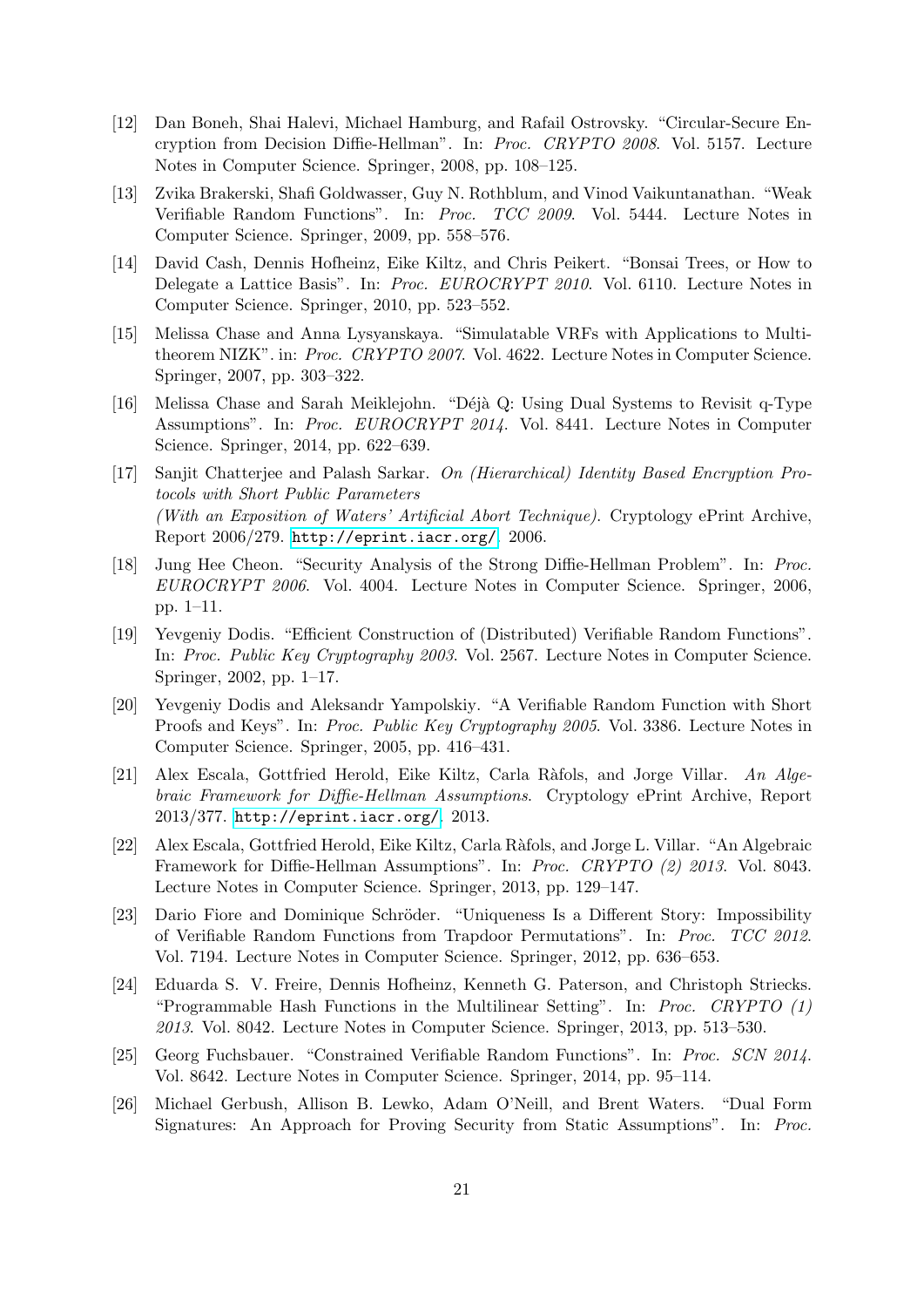ASIACRYPT 2012. Vol. 7658. Lecture Notes in Computer Science. Springer, 2012, pp. 25–42.

- <span id="page-21-11"></span>[27] Dennis Hofheinz and Eike Kiltz. "Programmable Hash Functions and Their Applications". In: Proc. CRYPTO 2008. Vol. 5157. Lecture Notes in Computer Science. Springer, 2008, pp. 21–38.
- <span id="page-21-4"></span>[28] Susan Hohenberger and Brent Waters. "Constructing Verifiable Random Functions with Large Input Spaces". In: Proc. EUROCRYPT 2010. Vol. 6110. Lecture Notes in Computer Science. Springer, 2010, pp. 656–672.
- <span id="page-21-6"></span>[29] Tibor Jager. "Verifiable Random Functions from Weaker Assumptions". In: Theory of Cryptography - 12th Theory of Cryptography Conference, TCC 2015. Vol. 9015. Lecture Notes in Computer Science. Springer, 2015, pp. 121–143.
- <span id="page-21-7"></span>[30] David Jao and Kayo Yoshida. "Boneh-Boyen Signatures and the Strong Diffie-Hellman Problem". In: Proc. Pairing 2009. Vol. 5671. Lecture Notes in Computer Science. Springer, 2009, pp. 1–16.
- <span id="page-21-2"></span>[31] Stanislaw Jarecki and Vitaly Shmatikov. "Handcuffing Big Brother: an Abuse-Resilient Transaction Escrow Scheme". In: Proc. EUROCRYPT 2004. Vol. 3027. Lecture Notes in Computer Science. Springer, 2004, pp. 590–608.
- <span id="page-21-14"></span>[32] Saqib A. Kakvi, Eike Kiltz, and Alexander May. "Certifying RSA". in: Proc. ASI-ACRYPT 2012. Vol. 7658. Lecture Notes in Computer Science. Springer, 2012, pp. 404– 414.
- <span id="page-21-8"></span>[33] Sebastian Lauer. Verifiable Random Functions. Master Thesis, Ruhr-University Bochum. 2015.
- <span id="page-21-3"></span>[34] Moses Liskov. "Updatable Zero-Knowledge Databases". In: Proc. ASIACRYPT 2005. Vol. 3788. Lecture Notes in Computer Science. Springer, 2005, pp. 174–198.
- <span id="page-21-5"></span>[35] Anna Lysyanskaya. "Unique Signatures and Verifiable Random Functions from the DH-DDH Separation". In: Proc. CRYPTO 2002. Vol. 2442. Lecture Notes in Computer Science. Springer, 2002, pp. 597–612.
- <span id="page-21-12"></span>[36] Silvio Micali, Michael O. Rabin, and Salil P. Vadhan. "Verifiable Random Functions". In: Proc. FOCS 1999. IEEE Computer Society, 1999, pp. 120–130.
- <span id="page-21-0"></span>[37] Silvio Micali and Leonid Reyzin. "Soundness in the Public-Key Model". In: Proc. CRYPTO 2001. Vol. 2139. Lecture Notes in Computer Science. Springer, 2001, pp. 542– 565.
- <span id="page-21-1"></span>[38] Silvio Micali and Ronald L. Rivest. "Micropayments Revisited". In: Proc. CT-RSA 2002. Vol. 2271. Lecture Notes in Computer Science. Springer, 2002, pp. 149–163.
- <span id="page-21-13"></span>[39] Moni Naor. "On Cryptographic Assumptions and Challenges". In: Proc. CRYPTO 2003. Vol. 2729. Lecture Notes in Computer Science. Springer, 2003, pp. 96–109.
- <span id="page-21-10"></span>[40] Moni Naor and Omer Reingold. "Number-theoretic constructions of efficient pseudorandom functions". In: J. ACM 51.2 (2004), pp. 231–262.
- <span id="page-21-15"></span>[41] Moni Naor and Gil Segev. "Public-Key Cryptosystems Resilient to Key Leakage". In: Proc. CRYPTO 2009. Vol. 5677. Lecture Notes in Computer Science. Springer, 2009, pp. 18–35.
- <span id="page-21-9"></span>[42] Hovav Shacham. A Cramer-Shoup Encryption Scheme from the Linear Assumption and from Progressively Weaker Linear Variants. Cryptology ePrint Archive, Report 2007/074. <http://eprint.iacr.org/>. 2007.